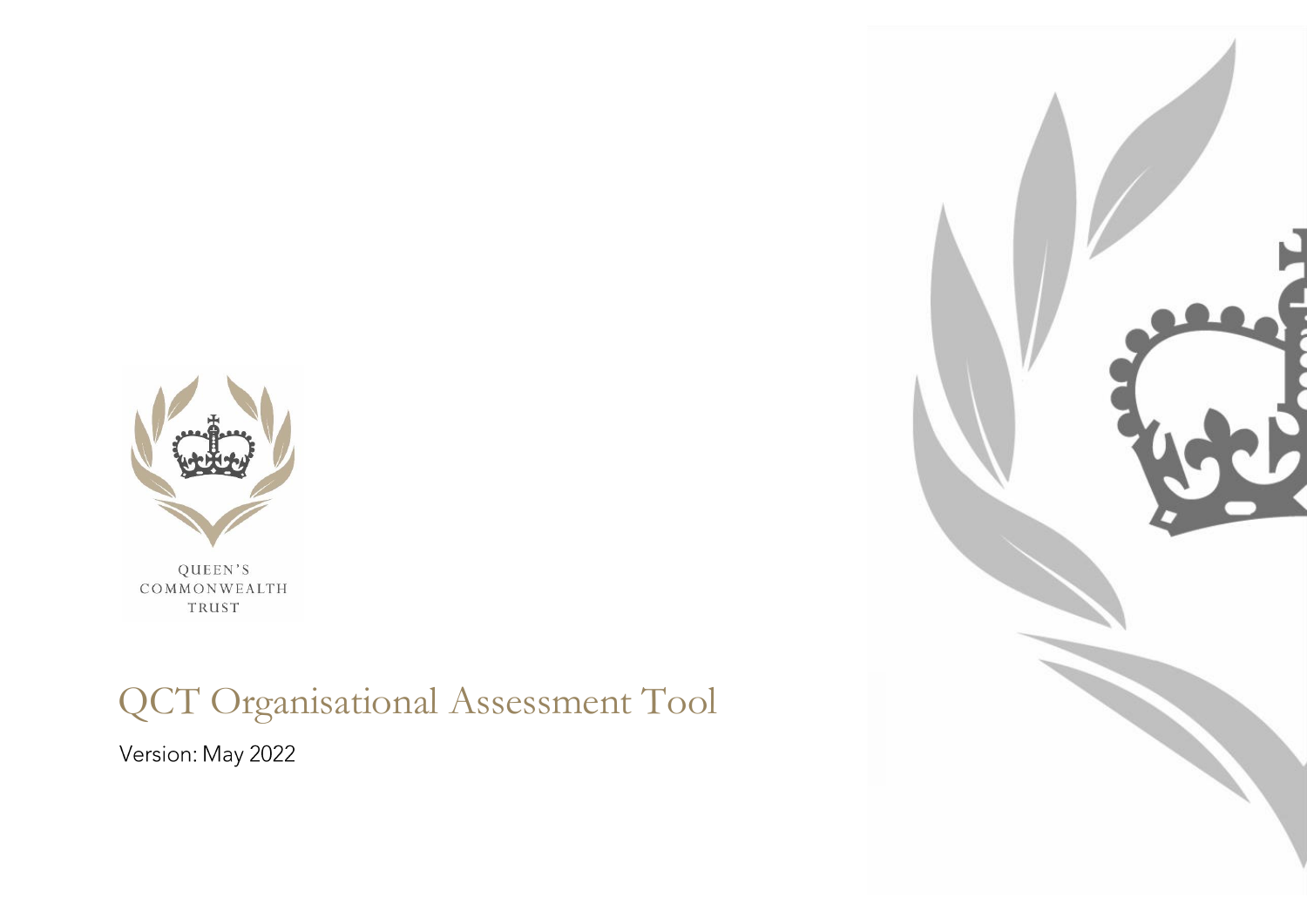### A) Organisational Assessment - Overview

| Governance<br>Legal<br>Board engagement<br>Board support & challenge<br><b>Risk Management</b><br>Leadership communication<br>Anti-bribery and corruption, whistleblowing, and conflict of interest policies<br><b>Safeguarding</b><br>Safeguarding policy<br>Programmatic Safeguarding Risk<br>Governance<br>People - recruitment, induction, and knowledge development<br><b>Other Parties &amp; Disclosures</b><br>Reporting Safeguarding Incidents, Investigations and Learning<br><b>Strategy, Business Planning and Financial Sustainability</b><br>Strategic Offer - Compelling and differentiated offer<br>Strategic Offer - Financial Viability<br>Strategy - Strategy and coherent plan<br>Strategy - Execution<br>Strategy - Sustainability and sources of funding<br>Strategy - Sustainability and cost management<br>Strategy - Sustainability and execution<br>Programmatic<br>Programmatic staff and support<br>Operational work planning and delivery<br>Programmatic reporting | <b>Organisational Area (Prime &amp; Subsidiary)</b> | (Self) Assessment Rating |
|-------------------------------------------------------------------------------------------------------------------------------------------------------------------------------------------------------------------------------------------------------------------------------------------------------------------------------------------------------------------------------------------------------------------------------------------------------------------------------------------------------------------------------------------------------------------------------------------------------------------------------------------------------------------------------------------------------------------------------------------------------------------------------------------------------------------------------------------------------------------------------------------------------------------------------------------------------------------------------------------------|-----------------------------------------------------|--------------------------|
|                                                                                                                                                                                                                                                                                                                                                                                                                                                                                                                                                                                                                                                                                                                                                                                                                                                                                                                                                                                                 |                                                     |                          |
|                                                                                                                                                                                                                                                                                                                                                                                                                                                                                                                                                                                                                                                                                                                                                                                                                                                                                                                                                                                                 |                                                     |                          |
|                                                                                                                                                                                                                                                                                                                                                                                                                                                                                                                                                                                                                                                                                                                                                                                                                                                                                                                                                                                                 |                                                     |                          |
|                                                                                                                                                                                                                                                                                                                                                                                                                                                                                                                                                                                                                                                                                                                                                                                                                                                                                                                                                                                                 |                                                     |                          |
|                                                                                                                                                                                                                                                                                                                                                                                                                                                                                                                                                                                                                                                                                                                                                                                                                                                                                                                                                                                                 |                                                     |                          |
|                                                                                                                                                                                                                                                                                                                                                                                                                                                                                                                                                                                                                                                                                                                                                                                                                                                                                                                                                                                                 |                                                     |                          |
|                                                                                                                                                                                                                                                                                                                                                                                                                                                                                                                                                                                                                                                                                                                                                                                                                                                                                                                                                                                                 |                                                     |                          |
|                                                                                                                                                                                                                                                                                                                                                                                                                                                                                                                                                                                                                                                                                                                                                                                                                                                                                                                                                                                                 |                                                     |                          |
|                                                                                                                                                                                                                                                                                                                                                                                                                                                                                                                                                                                                                                                                                                                                                                                                                                                                                                                                                                                                 |                                                     |                          |
|                                                                                                                                                                                                                                                                                                                                                                                                                                                                                                                                                                                                                                                                                                                                                                                                                                                                                                                                                                                                 |                                                     |                          |
|                                                                                                                                                                                                                                                                                                                                                                                                                                                                                                                                                                                                                                                                                                                                                                                                                                                                                                                                                                                                 |                                                     |                          |
|                                                                                                                                                                                                                                                                                                                                                                                                                                                                                                                                                                                                                                                                                                                                                                                                                                                                                                                                                                                                 |                                                     |                          |
|                                                                                                                                                                                                                                                                                                                                                                                                                                                                                                                                                                                                                                                                                                                                                                                                                                                                                                                                                                                                 |                                                     |                          |
|                                                                                                                                                                                                                                                                                                                                                                                                                                                                                                                                                                                                                                                                                                                                                                                                                                                                                                                                                                                                 |                                                     |                          |
|                                                                                                                                                                                                                                                                                                                                                                                                                                                                                                                                                                                                                                                                                                                                                                                                                                                                                                                                                                                                 |                                                     |                          |
|                                                                                                                                                                                                                                                                                                                                                                                                                                                                                                                                                                                                                                                                                                                                                                                                                                                                                                                                                                                                 |                                                     |                          |
|                                                                                                                                                                                                                                                                                                                                                                                                                                                                                                                                                                                                                                                                                                                                                                                                                                                                                                                                                                                                 |                                                     |                          |
|                                                                                                                                                                                                                                                                                                                                                                                                                                                                                                                                                                                                                                                                                                                                                                                                                                                                                                                                                                                                 |                                                     |                          |
|                                                                                                                                                                                                                                                                                                                                                                                                                                                                                                                                                                                                                                                                                                                                                                                                                                                                                                                                                                                                 |                                                     |                          |
|                                                                                                                                                                                                                                                                                                                                                                                                                                                                                                                                                                                                                                                                                                                                                                                                                                                                                                                                                                                                 |                                                     |                          |
|                                                                                                                                                                                                                                                                                                                                                                                                                                                                                                                                                                                                                                                                                                                                                                                                                                                                                                                                                                                                 |                                                     |                          |
|                                                                                                                                                                                                                                                                                                                                                                                                                                                                                                                                                                                                                                                                                                                                                                                                                                                                                                                                                                                                 |                                                     |                          |
|                                                                                                                                                                                                                                                                                                                                                                                                                                                                                                                                                                                                                                                                                                                                                                                                                                                                                                                                                                                                 |                                                     |                          |
|                                                                                                                                                                                                                                                                                                                                                                                                                                                                                                                                                                                                                                                                                                                                                                                                                                                                                                                                                                                                 |                                                     |                          |
|                                                                                                                                                                                                                                                                                                                                                                                                                                                                                                                                                                                                                                                                                                                                                                                                                                                                                                                                                                                                 |                                                     |                          |
|                                                                                                                                                                                                                                                                                                                                                                                                                                                                                                                                                                                                                                                                                                                                                                                                                                                                                                                                                                                                 |                                                     |                          |
|                                                                                                                                                                                                                                                                                                                                                                                                                                                                                                                                                                                                                                                                                                                                                                                                                                                                                                                                                                                                 | Programmatic learning and evaluation                |                          |

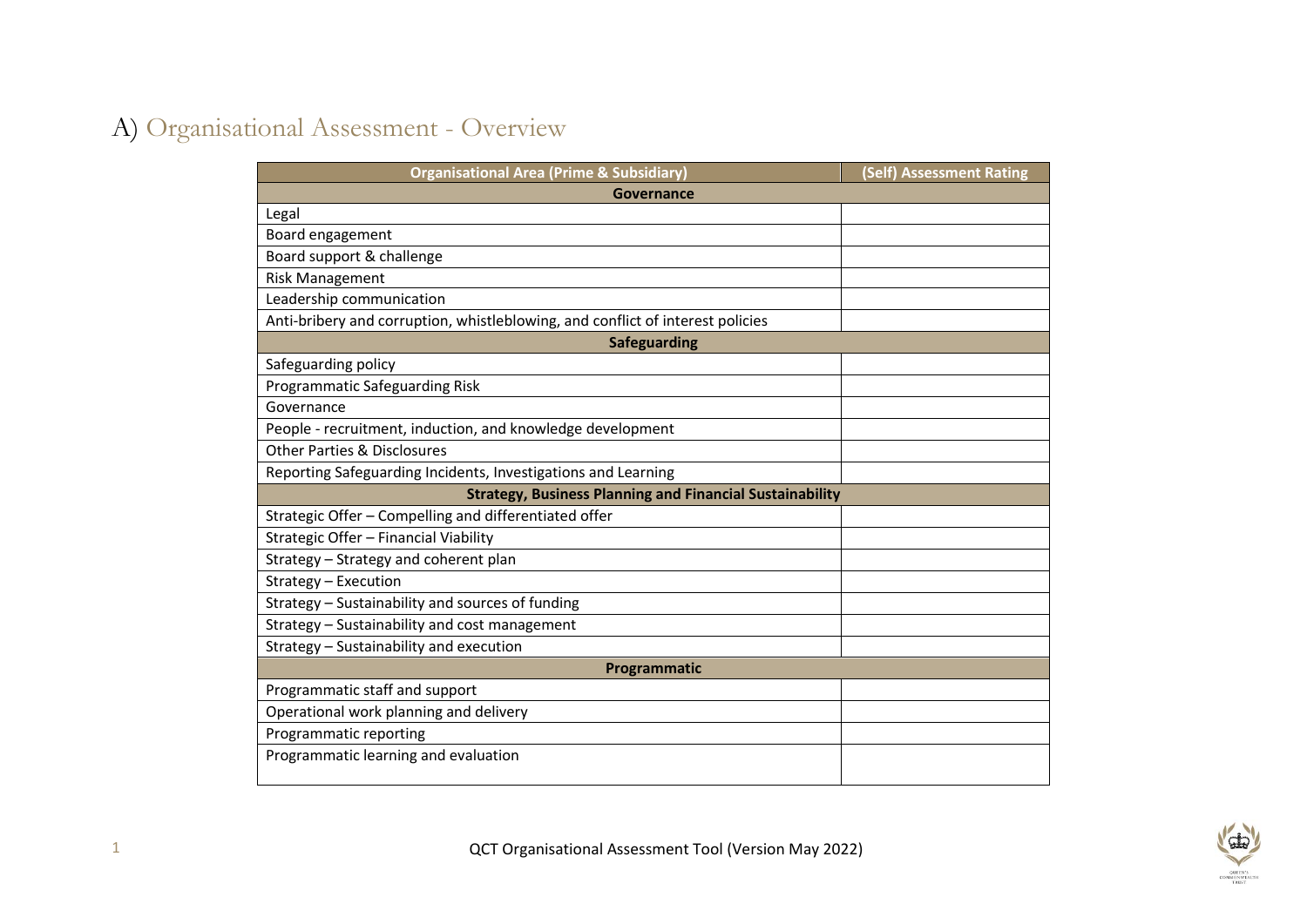| <b>Organisational Area (Prime &amp; Subsidiary)</b>     | <b>(Self) Assessment Rating</b> |  |  |  |  |  |
|---------------------------------------------------------|---------------------------------|--|--|--|--|--|
| <b>Financial Management &amp; Systems</b>               |                                 |  |  |  |  |  |
| Finance Team & Non-finance staff                        |                                 |  |  |  |  |  |
| Financial Processes & Systems                           |                                 |  |  |  |  |  |
| <b>Internal Controls</b>                                |                                 |  |  |  |  |  |
| <b>Budget</b>                                           |                                 |  |  |  |  |  |
| <b>Financial Monitoring &amp; Reporting</b>             |                                 |  |  |  |  |  |
| Procurement - planning, procuring & contract management |                                 |  |  |  |  |  |
| Audit                                                   |                                 |  |  |  |  |  |
| Asset management, other systems including IT            |                                 |  |  |  |  |  |
| People                                                  |                                 |  |  |  |  |  |
| Organisational Structure & Job Descriptions             |                                 |  |  |  |  |  |
| Recruitment                                             |                                 |  |  |  |  |  |
| Performance Management & Personnel Development          |                                 |  |  |  |  |  |
| <b>Succession Planning</b>                              |                                 |  |  |  |  |  |
| <b>Engagement and Storytelling</b>                      |                                 |  |  |  |  |  |
| Stakeholder Identification & Communication              |                                 |  |  |  |  |  |
| Communications - storytelling                           |                                 |  |  |  |  |  |
| Communications – organisational reach                   |                                 |  |  |  |  |  |

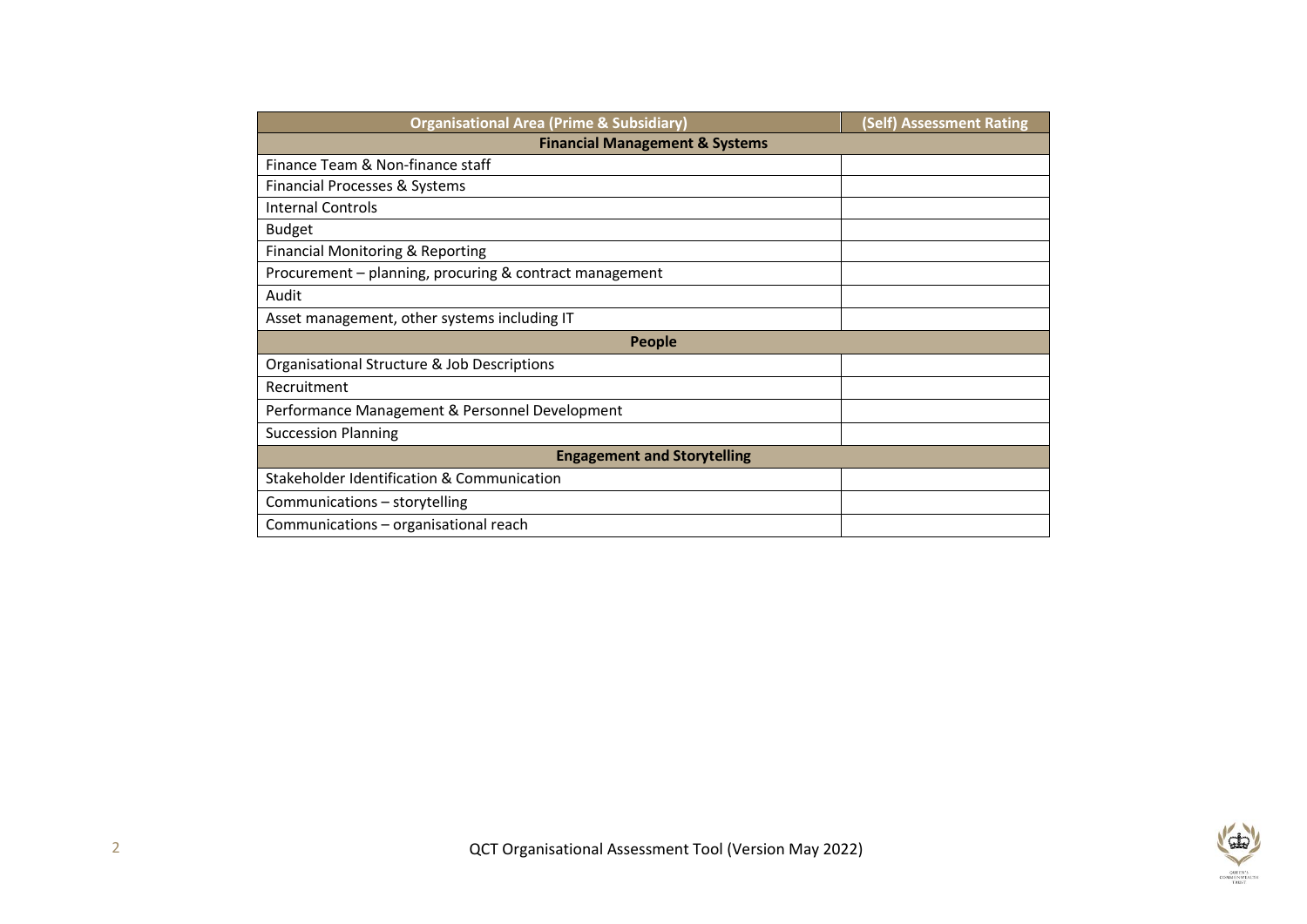#### B) Organisational Assessment – Guidance

QCT exists to support your leaders transforming their communities. QCT provides flexible funding, practical tools and support, and a vibrant network to support young Commonwealth leaders transforming their communities. This tool can be used to support QCT working with young leaders or be used by

young leaders directly. Two proposed ways are detailed below. For both uses those conducting the assessment should consider which of the 4 ratings (A –D, explained further overleaf) most honestly reflect the current position of the organisation for each subsidiary area – and then put the rating in the box on the Overview page.

(a) **As an organisational self-assessment tool** for internal use and organisational development, whether used independently by management or facilitated by QCT or external consultants. The management of an organisation should go through each subsidiary area of the tool and agree the rating they would give their organisation. This should help raise the organisational self-awareness of the areas where the organisation requires strengthening and help to focus their energies appropriately. The theory of change supporting this approach is based on the Gestalt cycle of experience shown alongside.



(b) **As an organisational assessment tool** for external use e.g. for funding or to inform technical support, almost always facilitated by external consultants. Where the assessment is being used primarily for external purposes, or there may be limitations with regards to the availability of the complete senior management team or limitations on time, there will be challenges to adopting a truly Gestalt approach to change. As such the tool is being used to give a good indication of the areas where externally provided support would be most beneficial, although there are likely to be reduced organisational development benefits through the use of this tool solely in this capacity.

Where this tool is being used by external consultants to conduct an organisational assessment, **assessors may wish to use this tool in conjunction with the QCT Due Diligence & Risk Assessment Tool.** Both tools are built upon the same organisational assessment framework, with the QCT Due Diligence & Risk Assessment Tool comprising a work programme of questions and testing to help the QCT assessor reach an informed view on risk and possible organisational assessment rating. This will enable the QCT assessor to more robustly engage in an informed manner in rating discussions with the organisation. Note that it is recommended that when a QCT Due Diligence & Risk Assessment and an Organisational Assessment are being performed that the QCT Due Diligence & Risk Assessment is performed first.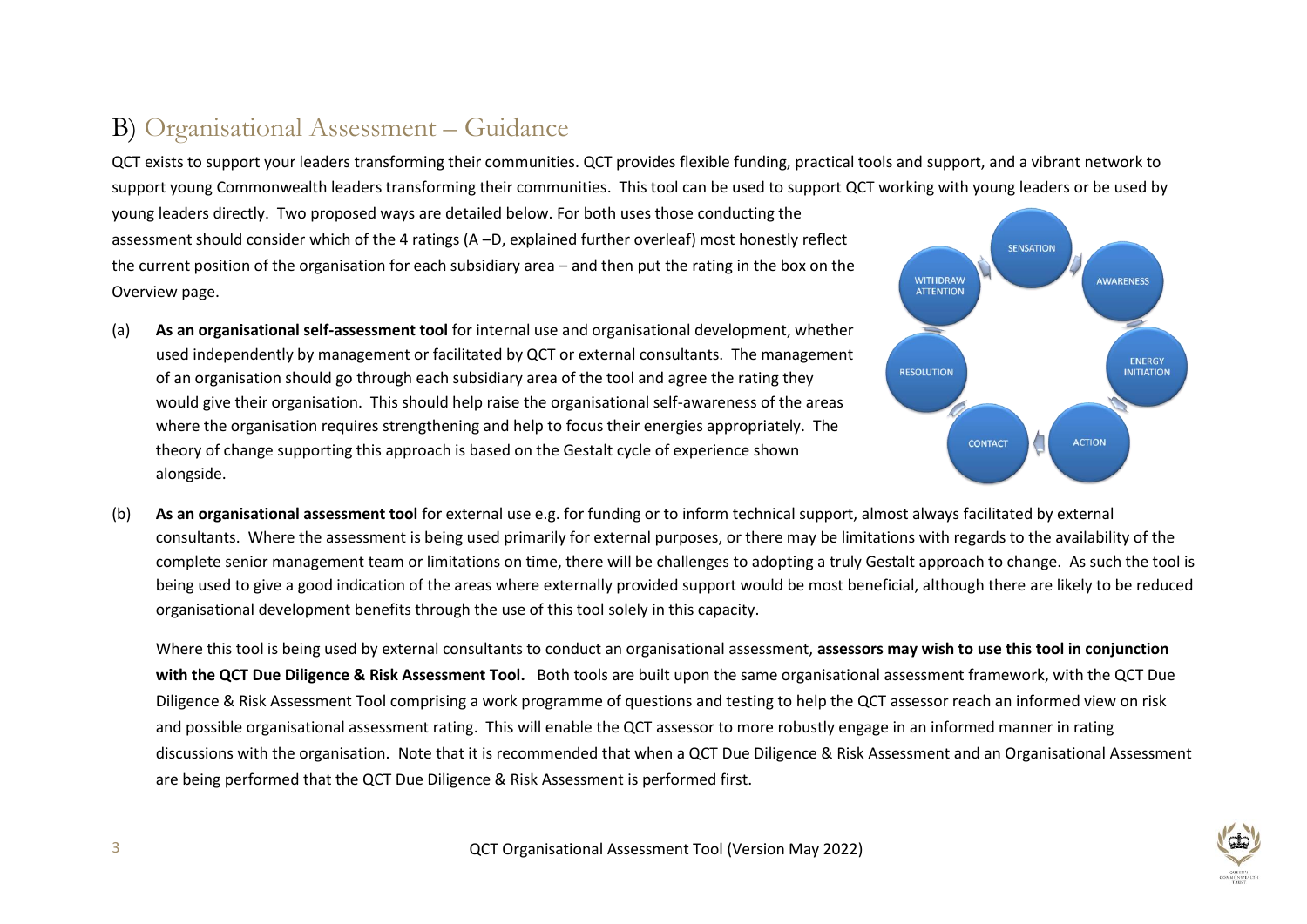#### C) Organisational Assessment – Reporting and Ratings

A rating of **'Minimal**' to **'Advanced'** should be given to each organisational subsidiary area identified within this tool, together with a narrative of any material risks and observations relating to the organisation's capability and capacity (both positive and negative), and the identification of any capacity building recommendations – which should be discussed with the assessed organisation. A description of the ratings is noted below:

| Organisational<br><b>Assessment Rating</b>                    | <b>Description</b>                                                                                                                                                                                                                                                                                                                                                                                                                                                                                                                         |
|---------------------------------------------------------------|--------------------------------------------------------------------------------------------------------------------------------------------------------------------------------------------------------------------------------------------------------------------------------------------------------------------------------------------------------------------------------------------------------------------------------------------------------------------------------------------------------------------------------------------|
| (A) Advanced<br><b>Capability &amp;</b><br><b>Capacity</b>    | The organisation has strong capability and capacity within this area and demonstrates good practice in the majority, if not all, of the<br>elements noted within the definition of advanced capability.<br>Minimal externally provided capability and capacity building required.                                                                                                                                                                                                                                                          |
| (B) Established<br><b>Capability &amp;</b><br><b>Capacity</b> | The organisation has established capability and capacity within this area and demonstrates most of the elements noted within the<br>definition of established capability.<br>Some capability and capacity building would help reinforce the organisation's current established capability and support progression to<br>an 'Advanced' rating.                                                                                                                                                                                              |
| (C) Emerging<br><b>Capability &amp;</b><br>Capacity           | The organisation has emerging capability and capacity within this area and demonstrates most of the elements noted within the<br>definition of emerging capability, or an absence of key elements noted within 'Established' and 'Advanced' ratings.<br>Substantial externally provided capability and capacity building required in this area, without which it may be challenging for the<br>organisation to achieve the transformational change that will enable attainment of an 'Advanced' rating.                                    |
| (D) Minimal<br><b>Capability &amp;</b><br>Capacity            | The organisation has minimal capability and capacity within this area and demonstrates most of the elements noted within the definition<br>of minimal capability, or an absence of key elements noted within 'Emerging', 'Established' or 'Advanced' ratings.<br>Substantial externally provided capability and capacity building required in this area, without which it is likely to take some time for the<br>organisation to achieve the transformational change that will enable attainment of an 'Established' or 'Advanced' rating. |

Note that it is not compulsory that an organisation demonstrates all elements noted within a rating level, and in some instances an organisation may demonstrate elements from across a number of rating levels. The assessor will make a judgment based on the importance of capability and capacity elements existing or lacking when proposing a rating level.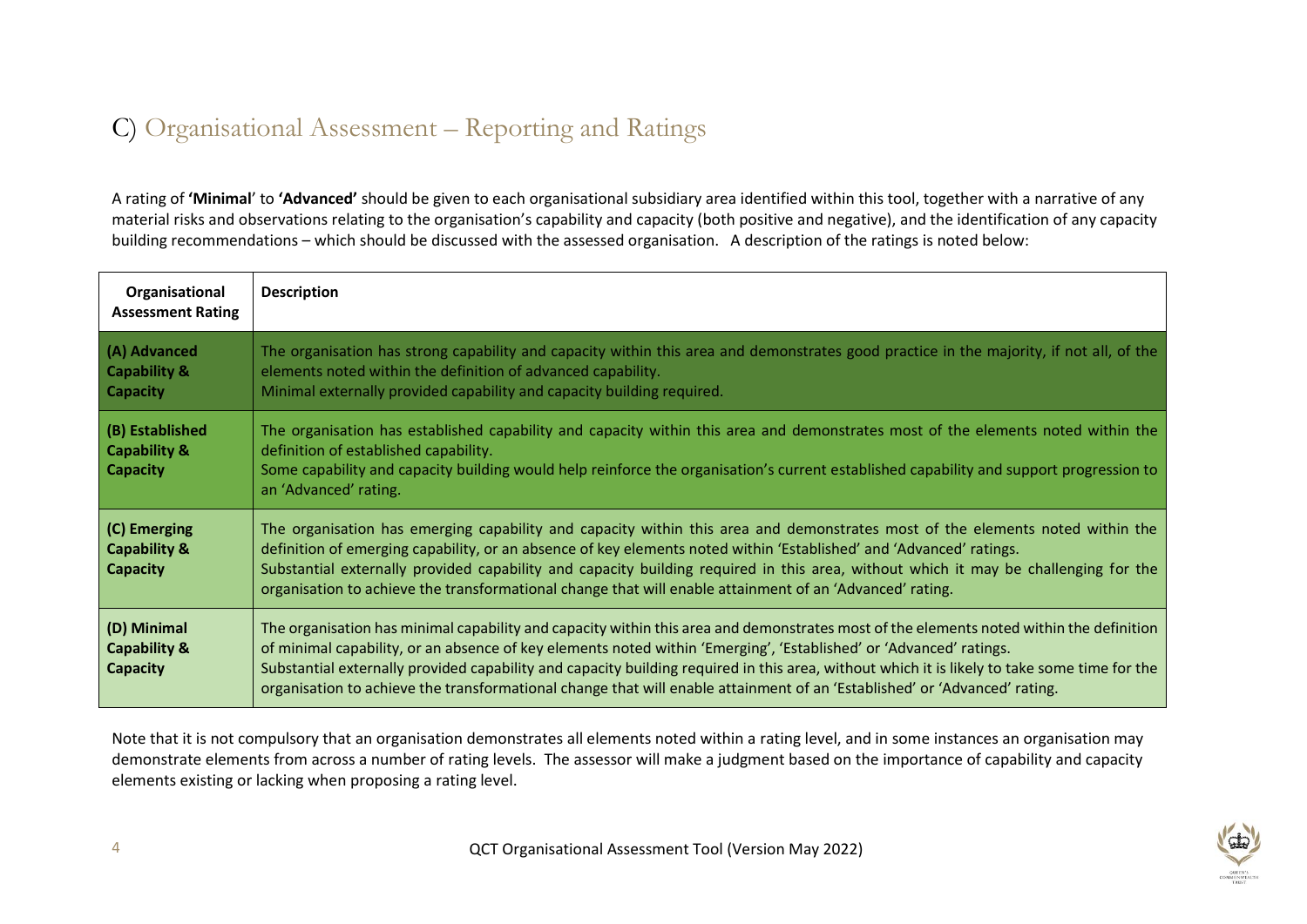## D) Organisational Assessment – Tool

|                              | (D) Minimal                                                                                                                                                                                                                                                                                                                                                                                                                          | (C) Emerging                                                                                                                                                                                                                                                                                                                                      | (B) Established                                                                                                                                                                                                                                                                                                                                                    | (A) Advanced                                                                                                                                                                                                                                                                                                                               |  |  |  |
|------------------------------|--------------------------------------------------------------------------------------------------------------------------------------------------------------------------------------------------------------------------------------------------------------------------------------------------------------------------------------------------------------------------------------------------------------------------------------|---------------------------------------------------------------------------------------------------------------------------------------------------------------------------------------------------------------------------------------------------------------------------------------------------------------------------------------------------|--------------------------------------------------------------------------------------------------------------------------------------------------------------------------------------------------------------------------------------------------------------------------------------------------------------------------------------------------------------------|--------------------------------------------------------------------------------------------------------------------------------------------------------------------------------------------------------------------------------------------------------------------------------------------------------------------------------------------|--|--|--|
|                              | Governance                                                                                                                                                                                                                                                                                                                                                                                                                           |                                                                                                                                                                                                                                                                                                                                                   |                                                                                                                                                                                                                                                                                                                                                                    |                                                                                                                                                                                                                                                                                                                                            |  |  |  |
| Legal                        | May not be registered with<br>required national bodies. Lack of<br>compliance with tax and minimum<br>reporting requirements under the<br>registration. May not have a<br>written constitution.                                                                                                                                                                                                                                      | Registered with required national<br>bodies, including with tax<br>authorities. Partial compliance<br>with tax and with the annual<br>minimum reporting requirements<br>under the registration, although<br>timing and frequency may be an<br>issue. Likely to have a written<br>constitution.                                                    | Registered with required national<br>bodies, including with tax<br>authorities. Compliance with key<br>tax and minimum reporting<br>requirements under the<br>registration, although some<br>infrequent minor compliance<br>issues. Written constitution exists.                                                                                                   | Registered with required national bodies,<br>including with tax authorities. Full<br>compliance with tax and reporting<br>requirements under the registration.<br>Written constitution exists and is<br>relevant. Organisation has been<br>registered for over 2 years.                                                                    |  |  |  |
| <b>Board engagement</b>      | Board has a high turnover of Board<br>members and frequently has<br>vacancies. The Board may be<br>missing certain key skills e.g.,<br>Finance. Some Board members<br>fully engaged, typically a few Board<br>members are much more active.<br>Unclear division of responsibilities<br>at Board level.                                                                                                                               | Some unplanned turnover of<br>Board members, most skills exist<br>within the Board although there<br>may be periods when certain key<br>skills are lacking. Most Board<br>members engaged, and majority<br>engage for key strategic<br>meetings. Some division of<br>responsibilities at Board level.                                             | Turnover of Board members low<br>and mostly planned. Mostly right<br>skills mix. Board members actively<br>engaged and attend at least 2<br>board meetings annually including<br>inputting to annual strategy<br>sessions. Division of<br>responsibilities quite good - but<br>could do with some fine-tuning.                                                     | Board has a low but planned periodic<br>turnover of Board members and has the<br>right skills mix. Board members engaged<br>attending at least 3 board meetings<br>annually, and actively engage in annual<br>strategic planning sessions. Clear<br>division of responsibilities between<br>Board members - documented and in<br>practice. |  |  |  |
| Board support &<br>challenge | Board challenge of the Executive is<br>lacking, and the Board is often used<br>to 'rubber stamp' Executive<br>decisions - or conversely there is<br>minimal active support by the<br>Board. May be instances of Board<br>members 'meddling' with<br>operations. Information provided<br>to Board is insufficient to<br>adequately inform decisions, and<br>decisions arising at Board meetings<br>provide little strategic or useful | Across the Board, members<br>provide an imbalance of<br>challenge and support to the<br>Executive. Board members<br>sometimes very involved in<br>operations and delivery.<br>Information provided to the<br>Board is of varying quality, with<br>little consistency of form.<br>Executive pays some attention to<br>decisions arising from Board | Board members mostly provide a<br>good balance of challenge and<br>support - although there are<br>periodic lapses. Delivery almost<br>exclusively left to Executive.<br>Information provided to the Board<br>is usually timely and sufficient - but<br>not always. Board decisions are<br>usually acted upon but may not be<br>tracked or reported back to Board. | Board members provide good level of<br>support and challenge to Executive, while<br>keeping out of delivery. Sufficient and<br>timely information provided to Board.<br>Decisions from Board meetings provide<br>useful direction to Executive and actions<br>agreed are acted upon, tracked and<br>reported.                              |  |  |  |

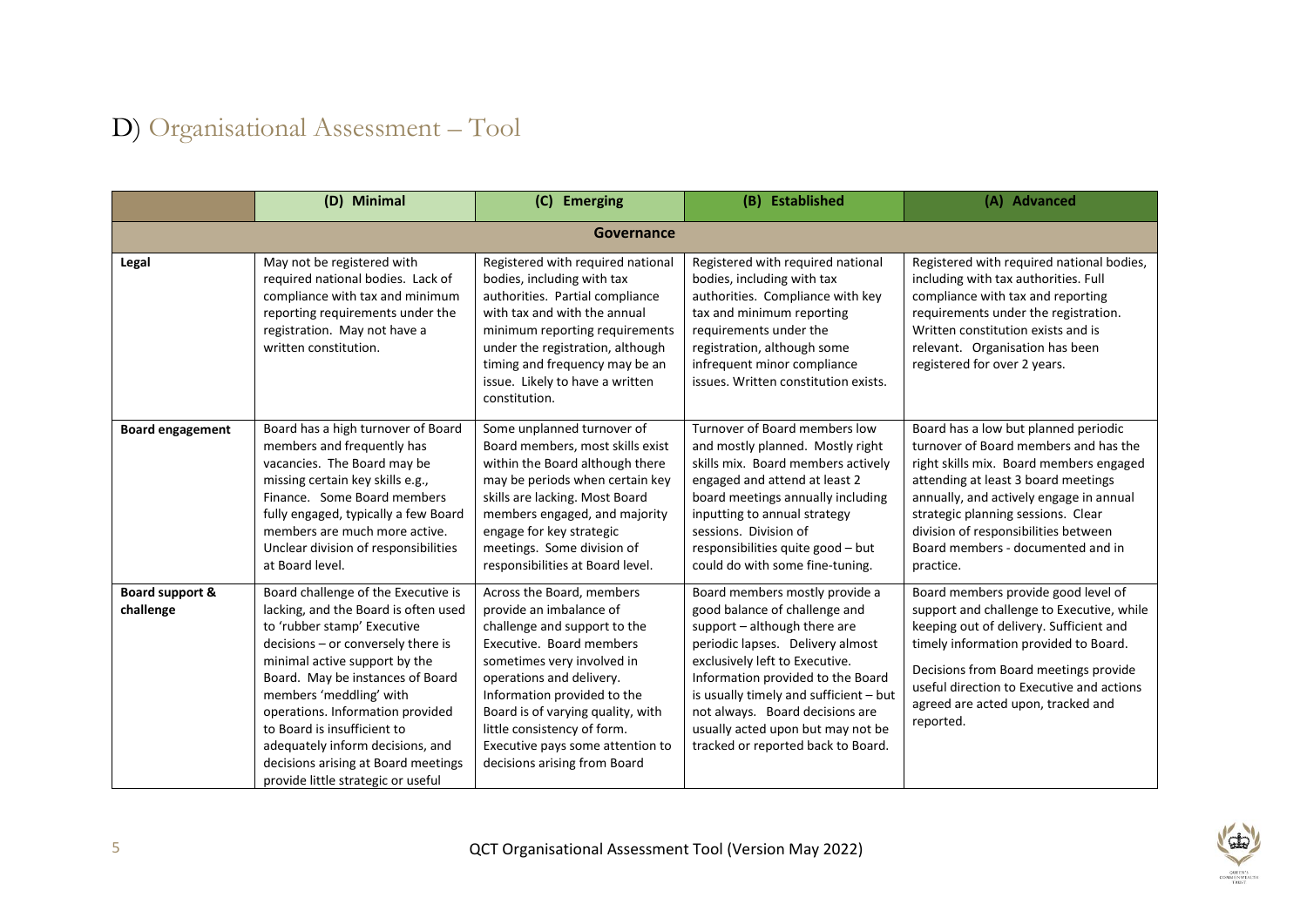|                                                                                           | (D) Minimal                                                                                                                                                                                                                                                                                                                         | (C) Emerging                                                                                                                                                                                                                                                                                                                                                           | (B) Established                                                                                                                                                                                                                                                                                                                                                                                                                                      | (A) Advanced                                                                                                                                                                                                                                                                                                                                                                                                                                                                                                           |
|-------------------------------------------------------------------------------------------|-------------------------------------------------------------------------------------------------------------------------------------------------------------------------------------------------------------------------------------------------------------------------------------------------------------------------------------|------------------------------------------------------------------------------------------------------------------------------------------------------------------------------------------------------------------------------------------------------------------------------------------------------------------------------------------------------------------------|------------------------------------------------------------------------------------------------------------------------------------------------------------------------------------------------------------------------------------------------------------------------------------------------------------------------------------------------------------------------------------------------------------------------------------------------------|------------------------------------------------------------------------------------------------------------------------------------------------------------------------------------------------------------------------------------------------------------------------------------------------------------------------------------------------------------------------------------------------------------------------------------------------------------------------------------------------------------------------|
|                                                                                           | direction to Executive. Board<br>directives frequently not actioned<br>or tracked.                                                                                                                                                                                                                                                  | meeting but do not fully action or<br>track all Board decisions.                                                                                                                                                                                                                                                                                                       |                                                                                                                                                                                                                                                                                                                                                                                                                                                      |                                                                                                                                                                                                                                                                                                                                                                                                                                                                                                                        |
| <b>Risk Management</b>                                                                    | Only a few Board and Executive<br>members understand key risks and<br>risk management. No formal<br>processes exist to identify and<br>review risks, although there may be<br>infrequent identification of risks.<br>Risk analysis does not inform how<br>the organisation acts, and there is a<br>history of fire-fighting issues. | Some Board and Executive<br>members have some<br>understanding of the key risks<br>and risk management, and<br>although processes exist to<br>identify and review risks -<br>identification and review happen<br>infrequently. Analysis of key risks<br>rarely informs how the<br>organisation acts. Risks often<br>become issues before they are<br>addressed.        | Most Board and Executive<br>members have a fairly good<br>understanding of the key risks and<br>have relatively well-structured<br>functioning documented systems<br>and processes in place to identify<br>and review risks. Analysis of key<br>risks usually occurs and partially<br>informs how the organisation acts.                                                                                                                             | The Board and Executive have a good<br>understanding of the key risks and have<br>functioning systems and processes in<br>place to identify and routinely review<br>risks in a timely manner. Analysis of key<br>risks is then used to inform how the<br>organisation acts.                                                                                                                                                                                                                                            |
| Leadership<br>communication                                                               | Employees have minimal<br>knowledge of the vision, mission<br>and strategy. Few employees can<br>make the connection between the<br>organisational strategy and their<br>day-to-day activities.                                                                                                                                     | Most employees have some<br>knowledge of the vision, mission<br>and strategy. A few employees<br>can clearly articulate how their<br>work impacts upon delivery of<br>the organisational strategy, feeds<br>into their annual business plans<br>and day-to-day activities.                                                                                             | Most employees have relatively<br>good knowledge of the vision,<br>mission and strategy - and can<br>describe fairly well how their work<br>impacts upon delivery of the<br>organisational strategy, feeds into<br>their annual business plans and<br>day-to-day activities.                                                                                                                                                                         | Employees know the vision, mission and<br>strategy of the organisation $-$ and can<br>clearly articulate how their work impacts<br>upon delivery of the organisational<br>strategy and how it has fed into their<br>annual business plans, and day-to-day<br>activities.                                                                                                                                                                                                                                               |
| Anti-bribery and<br>corruption,<br>whistleblowing and<br>conflict of interest<br>policies | Formal anti-bribery/<br>fraud/ corruption and<br>whistleblowing policies do not<br>exist. A formal conflict of interest<br>policy does not exist.                                                                                                                                                                                   | Anti-bribery/ fraud/ corruption,<br>whistleblowing and conflict of<br>interest policies have been<br>drafted and may have been<br>approved by management/ board<br>but may not have been fully<br>operationalised. Some staff are<br>not aware of the policies.<br>Informal anti-bribery,<br>whistleblowing and conflict of<br>interest procedures may be in<br>place. | Anti-bribery/ fraud/ corruption,<br>whistleblowing and conflict of<br>interest policies have been<br>approved by management/ board<br>and may be partially<br>operationalised. All staff and<br>associates are aware of, and<br>trained in, these policies. Anti-<br>bribery and conflict of interest<br>declarations are signed by staff on<br>joining the organisation to confirm<br>their understanding and<br>acceptance. All incidents reported | Anti-bribery/ fraud/ corruption,<br>whistleblowing and conflict of interest<br>policies have been approved by<br>management/ board and have been fully<br>operationalised. All staff and associates<br>have been trained and can speak<br>confidently about these policies. Anti-<br>bribery and conflict of interest<br>declarations are signed for<br>understanding and agreement by staff at<br>key points (joining the organisation,<br>during procurements, annually). All<br>incidents reported are recorded and |

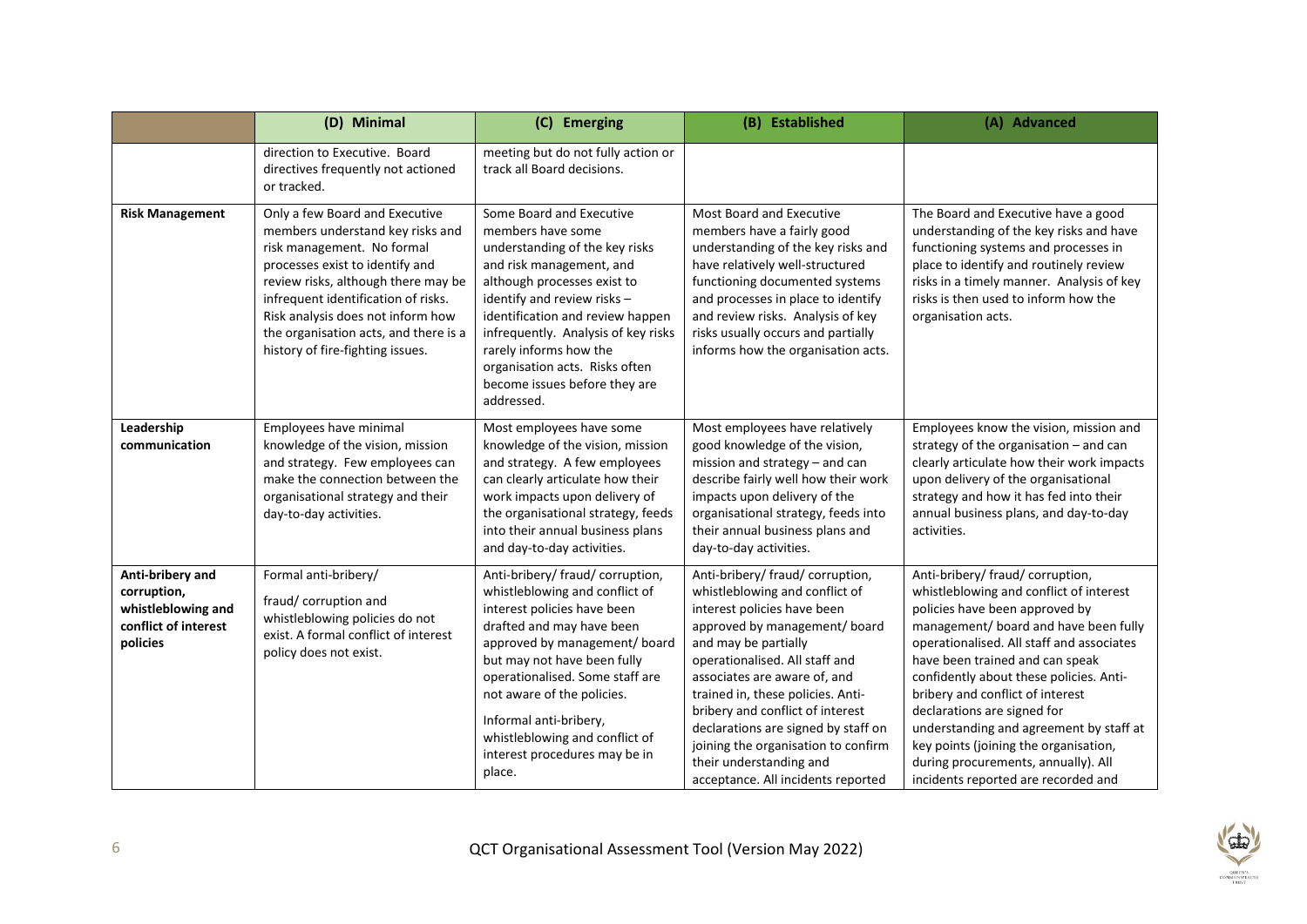|                                          | (D) Minimal                                                                                                                                                                                                                                                                                                                                                         | (C) Emerging                                                                                                                                                                                                                                                                                                                                                                                                                                            | (B) Established                                                                                                                                                                                                                                                                                                                                                                                                          | (A) Advanced                                                                                                                                                                                                                                                                                                                                                                                                                         |
|------------------------------------------|---------------------------------------------------------------------------------------------------------------------------------------------------------------------------------------------------------------------------------------------------------------------------------------------------------------------------------------------------------------------|---------------------------------------------------------------------------------------------------------------------------------------------------------------------------------------------------------------------------------------------------------------------------------------------------------------------------------------------------------------------------------------------------------------------------------------------------------|--------------------------------------------------------------------------------------------------------------------------------------------------------------------------------------------------------------------------------------------------------------------------------------------------------------------------------------------------------------------------------------------------------------------------|--------------------------------------------------------------------------------------------------------------------------------------------------------------------------------------------------------------------------------------------------------------------------------------------------------------------------------------------------------------------------------------------------------------------------------------|
|                                          |                                                                                                                                                                                                                                                                                                                                                                     |                                                                                                                                                                                                                                                                                                                                                                                                                                                         | are recorded and incident reports<br>are available to inform learning.                                                                                                                                                                                                                                                                                                                                                   | incident reports available to inform<br>learning.                                                                                                                                                                                                                                                                                                                                                                                    |
|                                          |                                                                                                                                                                                                                                                                                                                                                                     | <b>Safeguarding</b>                                                                                                                                                                                                                                                                                                                                                                                                                                     |                                                                                                                                                                                                                                                                                                                                                                                                                          |                                                                                                                                                                                                                                                                                                                                                                                                                                      |
| <b>Safeguarding policy</b>               | There is no safeguarding policy and<br>procedures in place.                                                                                                                                                                                                                                                                                                         | There is a safeguarding policy<br>and procedures in place, but it is<br>not reviewed periodically by the<br>Board. Staff members have not<br>signed the Safeguarding policy<br>and Code of Conduct. Staff and<br>volunteers do not know where<br>they can access the<br>safeguarding policy and know<br>how to report.                                                                                                                                  | There is a safeguarding policy and<br>procedures in place, which is<br>reviewed periodically by the<br>Board. Staff members have signed<br>the Safeguarding policy and Code<br>of Conduct. Staff and volunteers<br>do not know where they can<br>access the safeguarding policy and<br>know how to report.                                                                                                               | There is a safeguarding policy and<br>procedures in place, which is reviewed<br>periodically by the Board. Staff members<br>have signed the Safeguarding policy and<br>Code of Conduct. Staff and volunteers<br>know where they can access the<br>safeguarding policy and know how to<br>report.                                                                                                                                     |
| Programmatic<br><b>Safeguarding Risk</b> | Safeguarding risk assessments and<br>mitigation strategies are not<br>undertaken, nor will many team<br>members be familiar with how to<br>assess safeguarding risk.<br>The selection process of<br>beneficiaries is left to the<br>discretion of a single person.<br>Beneficiary data is not stored in a<br>safe place in a way that maintains<br>confidentiality. | Occasionally safeguarding risk<br>assessments and mitigation<br>strategies may be undertaken,<br>and a number of team members<br>may be familiar with how to<br>assess safeguarding risk.<br>The selection process of<br>beneficiaries is left to the<br>discretion a few individuals with<br>limited monitoring by the Project<br>Manager/team. Although<br>beneficiary data is stored in a<br>safe place, confidentiality is not<br>fully adhered to. | Safeguarding risk assessments are<br>undertaken and mitigation<br>strategies are developed, and the<br>majority of team members are<br>familiar with how to assess<br>safeguarding risk.<br>The selection process of<br>beneficiaries is a collective effort<br>with limited monitoring by the<br>Project Manager/team. Beneficiary<br>data is stored in a safe place and in<br>a way that maintains<br>confidentiality. | Safeguarding risk assessments are<br>undertaken and mitigation strategies are<br>developed as routine. All team members<br>are familiar with how to assess<br>safeguarding risk and do this as second<br>nature.<br>The selection process of beneficiaries is a<br>collective effort closely monitored by the<br>Project Manager/team. Beneficiary data<br>is stored in a safe place and in a way that<br>maintains confidentiality. |
| Governance                               | There is no budget specifically<br>allocated to safeguarding within<br>the programmes. Lacks Designated<br>Safeguarding Lead (DSL) assigned<br>to deal with safeguarding related<br>matters. The management team<br>may not set any time for                                                                                                                        | There is a minimal budget<br>specifically allocated to<br>safeguarding within the<br>programmes. Even though there<br>is a Designated Safeguarding<br>Lead (DSL) assigned to deal with<br>safeguarding related matters,                                                                                                                                                                                                                                 | There is a budget specifically<br>allocated to safeguarding within<br>the programmes. There is a<br>Designated Safeguarding Lead<br>(DSL) assigned to deal with<br>safeguarding related matters, their<br>roles and responsibilities are                                                                                                                                                                                 | There is adequate budget specifically<br>allocated to safeguarding within the<br>programmes. There is a Designated<br>Safeguarding Lead (DSL) assigned to deal<br>with safeguarding related matters, their<br>roles and responsibilities are                                                                                                                                                                                         |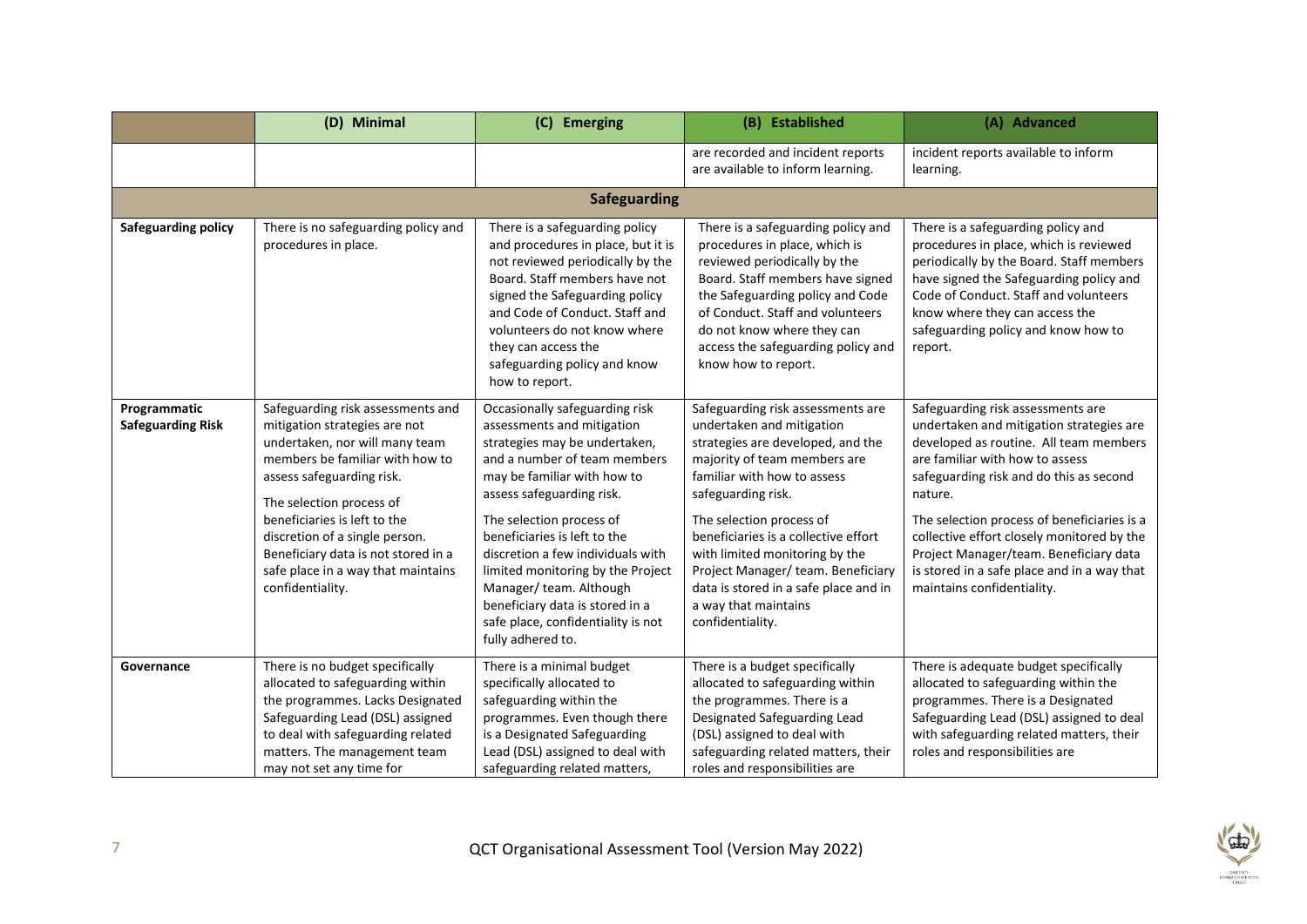|                                                                    | (D) Minimal                                                                                                                                                                                                                                                                                                                                                                                                                                                                                                                                                                                                           | (C) Emerging                                                                                                                                                                                                                                                                                                                                                                                                                                                                                                                                                                                                                                                                | (B) Established                                                                                                                                                                                                                                                                                                                                                                                                                                                                                                                                                                                                 | (A) Advanced                                                                                                                                                                                                                                                                                                                                                                                                                                                                                                                                                                                                                                                                           |
|--------------------------------------------------------------------|-----------------------------------------------------------------------------------------------------------------------------------------------------------------------------------------------------------------------------------------------------------------------------------------------------------------------------------------------------------------------------------------------------------------------------------------------------------------------------------------------------------------------------------------------------------------------------------------------------------------------|-----------------------------------------------------------------------------------------------------------------------------------------------------------------------------------------------------------------------------------------------------------------------------------------------------------------------------------------------------------------------------------------------------------------------------------------------------------------------------------------------------------------------------------------------------------------------------------------------------------------------------------------------------------------------------|-----------------------------------------------------------------------------------------------------------------------------------------------------------------------------------------------------------------------------------------------------------------------------------------------------------------------------------------------------------------------------------------------------------------------------------------------------------------------------------------------------------------------------------------------------------------------------------------------------------------|----------------------------------------------------------------------------------------------------------------------------------------------------------------------------------------------------------------------------------------------------------------------------------------------------------------------------------------------------------------------------------------------------------------------------------------------------------------------------------------------------------------------------------------------------------------------------------------------------------------------------------------------------------------------------------------|
|                                                                    | safeguarding to be considered by<br>those with ultimate accountability<br>for the organisation. Safeguarding<br>related data is not kept in a secure<br>place in a way that maintains<br>confidentiality.                                                                                                                                                                                                                                                                                                                                                                                                             | their roles and responsibilities<br>are not clear and are in most<br>cases informal. The management<br>team may not set any time for<br>safeguarding to be considered by<br>those with ultimate<br>accountability for the<br>organisation. Safeguarding<br>related data is kept in a secure<br>place in a way but confidentiality<br>may not be fully adhered to.                                                                                                                                                                                                                                                                                                           | documented. The management<br>team may set some time though<br>not adequate for safeguarding to<br>be considered by those with<br>ultimate accountability for the<br>organisation. Safeguarding related<br>data is kept in a secure place in a<br>way that maintains confidentiality.                                                                                                                                                                                                                                                                                                                           | documented and are well known by all<br>staff and engaged third parties.<br>The management team may set<br>adequate time for safeguarding to be<br>considered by those with ultimate<br>accountability for the organisation.<br>Safeguarding related data is kept in a<br>secure place in a way that maintains<br>confidentiality.                                                                                                                                                                                                                                                                                                                                                     |
| People - recruitment,<br>induction and<br>knowledge<br>development | Minimal people related<br>safeguarding aspects in place,<br>including a lack of:<br>Adequate measures to ensure<br>safe recruitment practices;<br>Formal safeguarding induction<br>and on-going training<br>programmes;<br>Awareness about the role of<br>the Designated Safeguarding<br>Lead (DSL);<br>Integration of safeguarding<br>$\bullet$<br>into performance<br>management/ appraisals with<br>all staff and volunteers: and<br>Knowledge and training<br>$\bullet$<br>improved through engagement<br>with local/ online forums,<br>trainings and conferences with<br>other NGO's to share best<br>practices. | Limited people related<br>safeguarding aspects in place:<br>Adequate measures to<br>$\bullet$<br>ensure safe recruitment<br>practices, but are unlikely to<br>apply to engaged third<br>parties (consultants,<br>contractors, volunteers and<br>other representatives);<br>Safeguarding training likely<br>$\bullet$<br>one-off, probably in<br>induction;<br>Few staff have adequate<br>$\bullet$<br>awareness about the role of<br>the Designated Safeguarding<br>Lead;<br>Safeguarding has not been<br>integrated into performance<br>management/ appraisals<br>with all staff and volunteers;<br>and<br>Lack of knowledge and<br>$\bullet$<br>training improved through | Established people related<br>safeguarding aspects in place:<br>Adequate measures to ensure<br>safe recruitment practices;<br>Formal safeguarding induction<br>$\bullet$<br>and infrequent on-going<br>training programmes;<br>Staff have adequate awareness<br>about role of the Designated<br>Safeguarding Lead (DSL);<br>Safeguarding not fully<br>integrated into performance<br>management/ appraisals with<br>all staff and volunteers;<br>Some knowledge and training<br>$\bullet$<br>improved through local/ online<br>forums, trainings and<br>conferences with other NGOs<br>to share best practices. | Advanced people related safeguarding<br>aspects in place:<br>Comprehensive measures to ensure<br>$\bullet$<br>safe recruitment practices;<br>Formal and rigorous safeguarding<br>$\bullet$<br>induction and on-going training<br>programmes;<br>All staff and volunteers have<br>$\bullet$<br>adequate awareness about the role<br>of the Designated Safeguarding Lead<br>(DSL);<br>Safeguarding has been fully<br>integrated into performance<br>management/ appraisals with all<br>staff and volunteers; and<br>Adequate knowledge and training<br>improved through engagement with<br>local/online forums, trainings and<br>conferences with other NGOs to<br>share best practices. |

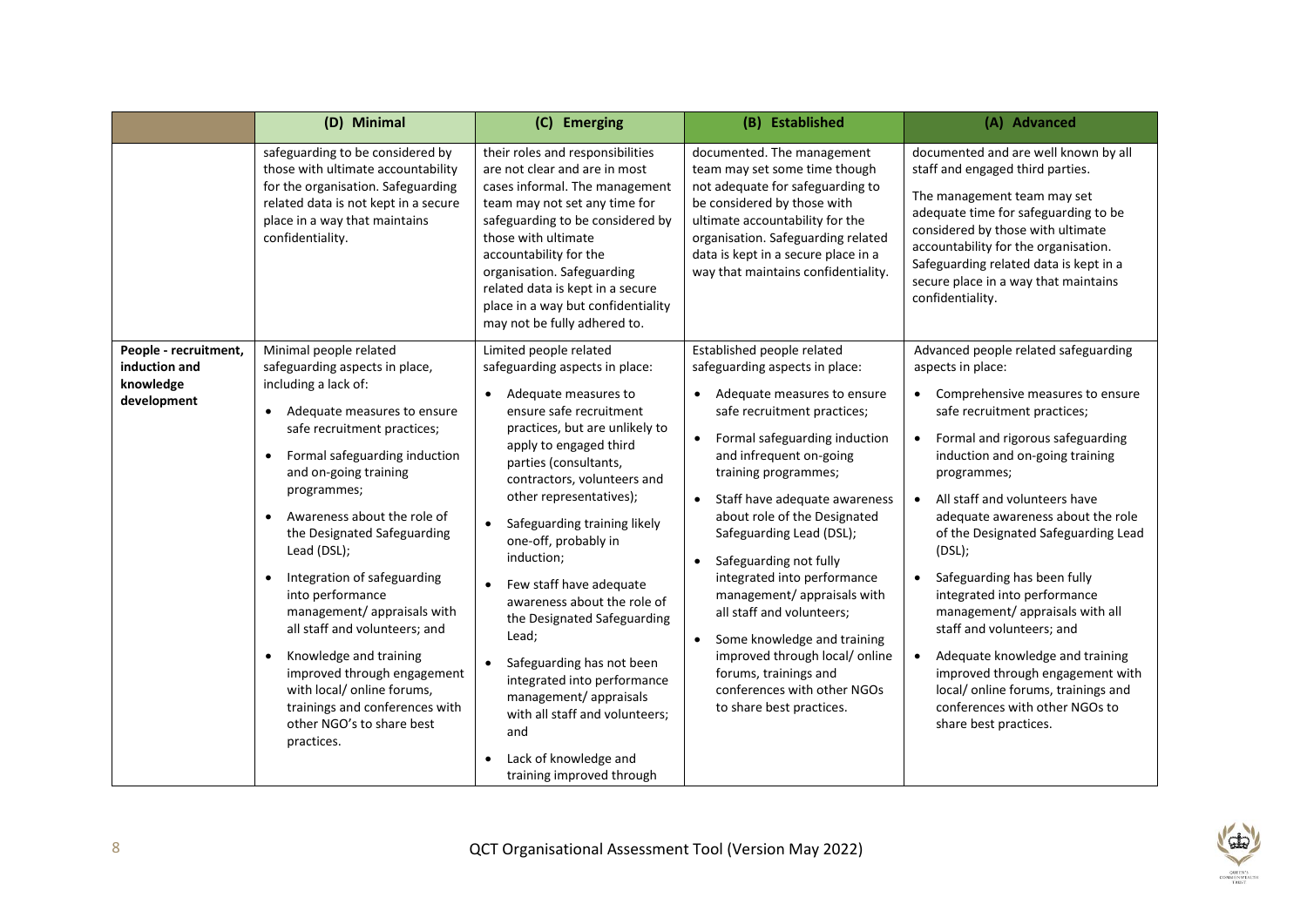|                                                                                         | (D) Minimal                                                                                                                                                                                                                                                                                                                                                                                                                                                                                                                           | (C) Emerging                                                                                                                                                                                                                                                                                                                                                                                                                                                                                                           | (B) Established                                                                                                                                                                                                                                                                                                                                                                                                                                                                                                                                             | (A) Advanced                                                                                                                                                                                                                                                                                                                                                                                                                                                                                                                                                                                                                                                                                                             |
|-----------------------------------------------------------------------------------------|---------------------------------------------------------------------------------------------------------------------------------------------------------------------------------------------------------------------------------------------------------------------------------------------------------------------------------------------------------------------------------------------------------------------------------------------------------------------------------------------------------------------------------------|------------------------------------------------------------------------------------------------------------------------------------------------------------------------------------------------------------------------------------------------------------------------------------------------------------------------------------------------------------------------------------------------------------------------------------------------------------------------------------------------------------------------|-------------------------------------------------------------------------------------------------------------------------------------------------------------------------------------------------------------------------------------------------------------------------------------------------------------------------------------------------------------------------------------------------------------------------------------------------------------------------------------------------------------------------------------------------------------|--------------------------------------------------------------------------------------------------------------------------------------------------------------------------------------------------------------------------------------------------------------------------------------------------------------------------------------------------------------------------------------------------------------------------------------------------------------------------------------------------------------------------------------------------------------------------------------------------------------------------------------------------------------------------------------------------------------------------|
| <b>Other Parties &amp;</b><br><b>Disclosures</b>                                        | Those who come into contact with<br>the organisation, whether                                                                                                                                                                                                                                                                                                                                                                                                                                                                         | local/ online forums,<br>trainings and conferences<br>with other NGOs to share<br>best practices.<br>Those who come into contact<br>with the organisation,                                                                                                                                                                                                                                                                                                                                                             | Through the development of locally<br>appropriate materials those who                                                                                                                                                                                                                                                                                                                                                                                                                                                                                       | Through the development of locally<br>appropriate materials those who come                                                                                                                                                                                                                                                                                                                                                                                                                                                                                                                                                                                                                                               |
|                                                                                         | beneficiaries, external contractors,<br>service providers or others, are<br>unlikely to be aware of the<br>organisation's safeguarding policy<br>and who to report a concern or<br>incident to. Safeguarding practices<br>are not included in the contracts<br>signed between the organisation<br>and consortiums, external<br>contractors or service providers.<br>Designated Safeguarding Leads'<br>details are not posted in public<br>places to ensure that they are well<br>known to all staff, volunteers and<br>beneficiaries. | particularly beneficiaries,<br>external contractors, service<br>providers or others, may have<br>some awareness of safeguarding<br>but may not know how to report.<br>Safeguarding practices are<br>included but to a limited extent<br>in the contracts signed between<br>the organisation and<br>consortiums, external contractors<br>or service providers.<br>Limited details of the Designated<br>Safeguarding Lead are posted in<br>some public places hence only<br>known to staff but not the<br>beneficiaries. | come into contact with the<br>organisation, whether<br>beneficiaries, external contractors,<br>service providers or others, are<br>aware of the organisation's<br>safeguarding policy and who to<br>report a concern or incident to.<br>Safeguarding practices are included<br>in the contracts signed between<br>the organisation and consortiums,<br>external contractors or service<br>providers.<br>Adequate details of the Designated<br>Safeguarding Lead are posted in<br>some public places hence only<br>known to staff and some<br>beneficiaries. | into contact with the organisation,<br>whether beneficiaries, external<br>contractors, service providers or others,<br>are all aware of the organisation's<br>safeguarding policy and who to report a<br>concern or incident to and have<br>evidenced that this works through<br>reported and appropriately resolved<br>incidents. Comprehensive safeguarding<br>practices are included in the contracts<br>signed between the organisation and<br>consortiums, external contractors or<br>service providers.<br>Designated Safeguarding Leads' details<br>(picture and work contact information)<br>are posted in all relevant public places,<br>and they are well known to all staff,<br>volunteers and beneficiaries. |
| <b>Reporting</b><br>Safeguarding<br>Incidents,<br><b>Investigations and</b><br>Learning | The organisation is unlikely to have<br>undertaken a local mapping<br>exercise which provides<br>information on the legal, social<br>welfare, medical, emotional and<br>safeguarding arrangements that<br>could be accessed if required, to<br>support beneficiaries.                                                                                                                                                                                                                                                                 | The organisation may have<br>undertaken some safeguarding<br>mapping, but it is unlikely to be<br>completely localised.<br>The organisation may have a<br>documented process for<br>reporting safeguarding incidents,<br>managing disclosures and<br>escalating internally but is                                                                                                                                                                                                                                      | The organisation has undertaken a<br>localised safeguarding mapping<br>exercise.<br>The organisation has a documented<br>process for reporting safeguarding<br>incidents, managing disclosures,<br>escalating internally and<br>undertaking investigations but this                                                                                                                                                                                                                                                                                         | The organisation has undertaken a<br>comprehensive localised safeguarding<br>mapping exercise which they have<br>triangulated and are confident about<br>what safeguarding services could be<br>offered.<br>The organisation has a comprehensive<br>documented process for reporting<br>safeguarding incidents, managing                                                                                                                                                                                                                                                                                                                                                                                                 |

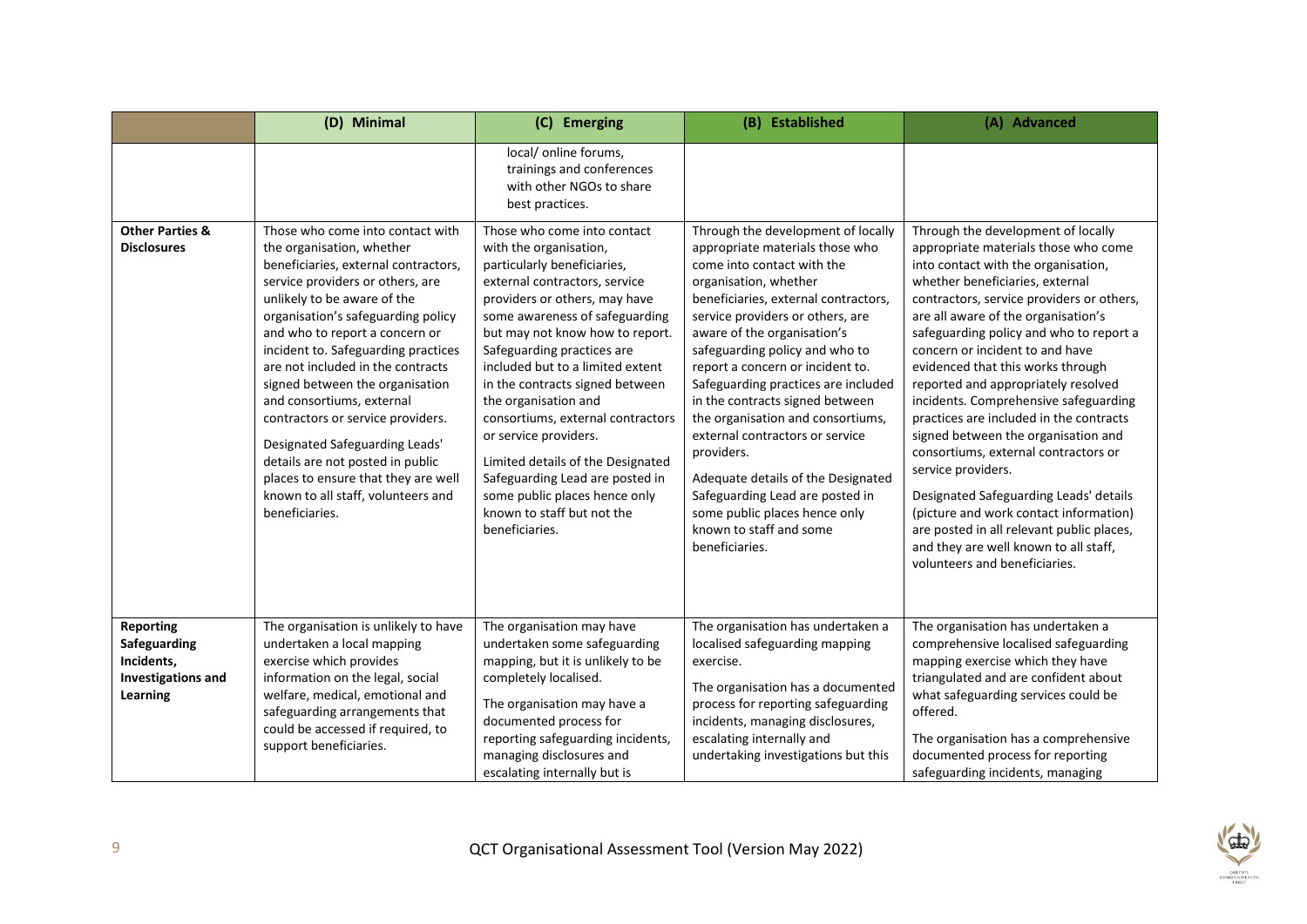|                                                                   | (D) Minimal                                                                                                                                                                                                                                                                                                                                                                                                                                                                                                                                                                                                                                                                                                                                                                                                | (C) Emerging                                                                                                                                                                                                                                                                                                                                                                                                                                                                                                                                                                                                                                                                                                                                               | (B) Established                                                                                                                                                                                                                                                                                                                                                                                                                                                                                                                                                                                                                                                                                                                                                                                                                                    | (A) Advanced                                                                                                                                                                                                                                                                                                                                                                                                                                                                                                                                                                                                                                                                                                                                                                                                                                                                                                                        |
|-------------------------------------------------------------------|------------------------------------------------------------------------------------------------------------------------------------------------------------------------------------------------------------------------------------------------------------------------------------------------------------------------------------------------------------------------------------------------------------------------------------------------------------------------------------------------------------------------------------------------------------------------------------------------------------------------------------------------------------------------------------------------------------------------------------------------------------------------------------------------------------|------------------------------------------------------------------------------------------------------------------------------------------------------------------------------------------------------------------------------------------------------------------------------------------------------------------------------------------------------------------------------------------------------------------------------------------------------------------------------------------------------------------------------------------------------------------------------------------------------------------------------------------------------------------------------------------------------------------------------------------------------------|----------------------------------------------------------------------------------------------------------------------------------------------------------------------------------------------------------------------------------------------------------------------------------------------------------------------------------------------------------------------------------------------------------------------------------------------------------------------------------------------------------------------------------------------------------------------------------------------------------------------------------------------------------------------------------------------------------------------------------------------------------------------------------------------------------------------------------------------------|-------------------------------------------------------------------------------------------------------------------------------------------------------------------------------------------------------------------------------------------------------------------------------------------------------------------------------------------------------------------------------------------------------------------------------------------------------------------------------------------------------------------------------------------------------------------------------------------------------------------------------------------------------------------------------------------------------------------------------------------------------------------------------------------------------------------------------------------------------------------------------------------------------------------------------------|
|                                                                   | The organisation is unlikely to have<br>a documented process for<br>reporting safeguarding incidents,<br>managing disclosures, escalating<br>internally, and undertaking<br>investigations.<br>The organisation lacks measures in<br>place for beneficiaries to provide<br>ongoing feedback in a safe and<br>confidential manner on the<br>services they receive and<br>complaints that they may have.<br>The organisation does not monitor<br>compliance with safeguarding<br>policy and code of conduct<br>routinely, nor does it have<br>processes in place to learn<br>safeguarding lessons and adapt, by<br>those with ultimate accountability<br>for the organisation.<br>Beneficiary feedback and<br>complaints are neither reviewed,<br>discussed, logged nor actioned by<br>staff and volunteers. | unlikely to have a documented<br>process or capacity to undertake<br>investigations.<br>The organisation has put in place<br>measures for beneficiaries to<br>provide ongoing feedback but<br>does not take into consideration<br>safety and confidentiality of the<br>beneficiaries.<br>The organisation monitors<br>compliance with safeguarding<br>policy and code of conduct<br>annually and has limited<br>processes in place to learn<br>safeguarding lessons and adapt,<br>by those with ultimate<br>accountability for the<br>organisation and that these do<br>not feed into policy and<br>procedural revisions.<br>Beneficiary feedback and<br>complaints are reviewed,<br>discussed and logged but are not<br>actioned by staff and volunteers. | may not have been tested and<br>there may be capacity limitations.<br>The organisation has put in place<br>measures for beneficiaries to<br>provide ongoing feedback in a safe<br>and confidential manner on the<br>services they receive and<br>complaints that they may have.<br>However, some of the beneficiaries<br>are not aware of the available<br>feedback mechanism.<br>The organisation monitors<br>compliance with safeguarding<br>policies and procedures on an on-<br>going basis. It has processes in<br>place to learn safeguarding lessons,<br>adapt, and these feed into periodic<br>reviews of policy.<br>Beneficiary feedback and<br>complaints are reviewed,<br>discussed, logged and actioned by<br>staff and volunteers. However,<br>there is no follow-up process to<br>ensure full implementation of<br>proposed actions. | disclosures, escalating internally and<br>undertaking investigations which has<br>been tested and refined.<br>The organisation has put in place<br>measures for beneficiaries to provide<br>ongoing feedback in a safe and<br>confidential manner on the services they<br>receive and complaints that they may<br>have. Regular feedback is received from<br>the beneficiaries hence the system has<br>been tested and refined.<br>The organisation monitors compliance<br>with safeguarding policies and<br>procedures on an on-going basis. It has<br>processes in place to learn safeguarding<br>lessons, adapt. There is a robust annual<br>review of policy and practice in light of<br>lessons learnt and latest best practice.<br>Beneficiary feedback and complaints are<br>reviewed, discussed, logged nor actioned<br>by staff and volunteers. Status of<br>implementation of agreed actions is<br>periodically reviewed. |
|                                                                   |                                                                                                                                                                                                                                                                                                                                                                                                                                                                                                                                                                                                                                                                                                                                                                                                            | <b>Strategy, Business Planning and Financial Sustainability</b>                                                                                                                                                                                                                                                                                                                                                                                                                                                                                                                                                                                                                                                                                            |                                                                                                                                                                                                                                                                                                                                                                                                                                                                                                                                                                                                                                                                                                                                                                                                                                                    |                                                                                                                                                                                                                                                                                                                                                                                                                                                                                                                                                                                                                                                                                                                                                                                                                                                                                                                                     |
| Strategic Offer-<br><b>Compelling and</b><br>differentiated offer | Minimal consideration of how and<br>why the solution addresses the<br>need, or alternative options to<br>address the need - and their<br>associated pros and cons.                                                                                                                                                                                                                                                                                                                                                                                                                                                                                                                                                                                                                                         | A need has been identified and<br>solution developed to address<br>that need. Unlikely to be much<br>broader consideration of<br>landscape, reducing<br>opportunities for collaboration<br>or signposting. Limited<br>consideration of audience                                                                                                                                                                                                                                                                                                                                                                                                                                                                                                            | A need has been identified and<br>solution developed to address that<br>need. There is clarity as to what<br>uniquely the organisation brings to<br>allow it to provide the solution -<br>but probably limited consideration<br>of wider landscape. Some<br>considered thought about                                                                                                                                                                                                                                                                                                                                                                                                                                                                                                                                                               | A clear need (problem) has been<br>identified, with a particular audience,<br>and solution offered that addresses the<br>need. There is a clear point of<br>differentiation offered by the<br>organisation with clarity as to landscape<br>(competitors, collaborators). All is<br>supported by sufficient relevant                                                                                                                                                                                                                                                                                                                                                                                                                                                                                                                                                                                                                 |

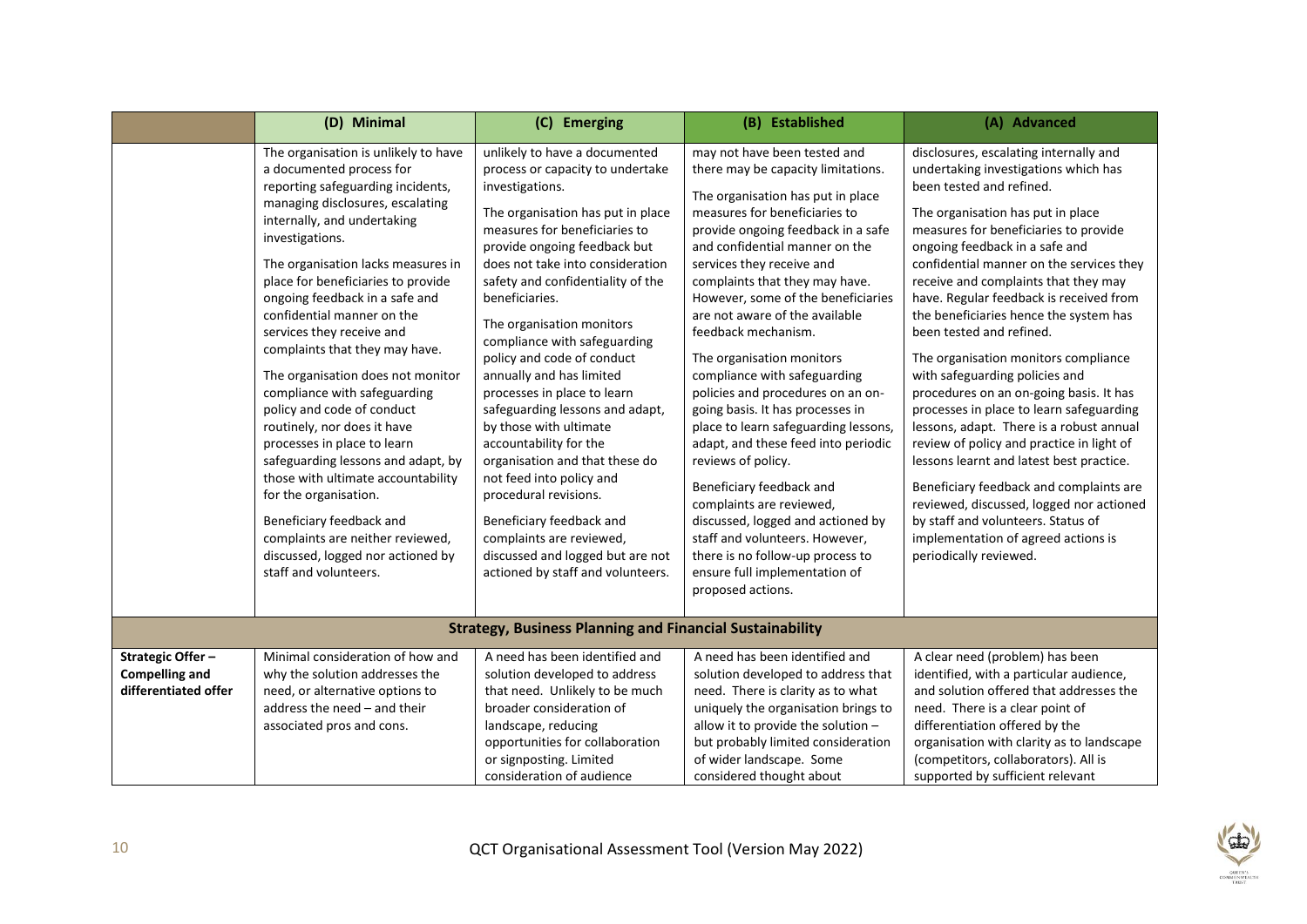|                                                       | (D) Minimal                                                                                                                                                                                                                                                              | (C) Emerging                                                                                                                                                                                                                                                                                         | (B) Established                                                                                                                                                                                                                                                                                                                             | (A) Advanced                                                                                                                                                                                                                                                                                                                                                                    |
|-------------------------------------------------------|--------------------------------------------------------------------------------------------------------------------------------------------------------------------------------------------------------------------------------------------------------------------------|------------------------------------------------------------------------------------------------------------------------------------------------------------------------------------------------------------------------------------------------------------------------------------------------------|---------------------------------------------------------------------------------------------------------------------------------------------------------------------------------------------------------------------------------------------------------------------------------------------------------------------------------------------|---------------------------------------------------------------------------------------------------------------------------------------------------------------------------------------------------------------------------------------------------------------------------------------------------------------------------------------------------------------------------------|
|                                                       |                                                                                                                                                                                                                                                                          | segmentation. Evidence for<br>strategic positioning likely to be<br>limited.                                                                                                                                                                                                                         | audience segmentation. Evidence<br>exists to justify aspects of strategy,<br>albeit may be incomplete.                                                                                                                                                                                                                                      | evidence and analysis. The offer is<br>compelling.                                                                                                                                                                                                                                                                                                                              |
| <b>Strategic Offer-</b><br><b>Financial viability</b> | The financials for the proposed<br>solution may be unrealistic, and a<br>number of key assumptions either<br>unsupported or evidence to<br>support insufficient or not<br>compelling. Real questions exist<br>about whether the solution could<br>be financially viable. | The proposed solution is<br>affordable, but questions about<br>value for money exist, in<br>particular when considering<br>alternative options in the<br>market, or the audience<br>segment. Limited evidence and /<br>or limited robustness of evidence<br>available to support key<br>assumptions. | The proposed solution is<br>affordable. There is an assumption<br>that the size of the market is<br>sufficient to support sustainability<br>but there may be insufficient<br>research to be confident in this<br>statement. Some evidence<br>available to support most other<br>key assumptions, but likely to be of<br>limited robustness. | The proposed solution represents an<br>affordable and value for money offer to<br>those to whom it is marketed. The size of<br>the market is sufficient for the solution<br>to become sustainable. The<br>fundamental assumptions to support<br>sustainability are reasonable and<br>supported by actual statistically valid<br>evidence, including actual income<br>generated. |
| Strategy - Strategy &<br>coherent plan                | A limited strategy and plan, or no<br>plan, exists. This has reference to<br>the strategy but is unlikely to be<br>comprehensive, nor completed in a<br>robust manner e.g., limited<br>information on resourcing,<br>timescales or sequencing.                           | A strategy exists and logical plan<br>that is representative of aspects<br>of the strategy, with priorities<br>identified. The plan may not be<br>fully resourced or costed.<br>Timescales for activities and<br>sequencing documented but may<br>be subject to substantial<br>challenge.            | A strategy exists and logical plan<br>that draws from the strategy. The<br>plan is reasonably resourced and<br>costed. Timescales and sequencing<br>are reasonable.                                                                                                                                                                         | A comprehensive strategy and robust,<br>logical plan have been developed and<br>the plan draws directly from the strategy<br>and is clear on impact, resourcing<br>requirements (cost and people),<br>timescales and sequencing. Clear KPIs<br>identified.                                                                                                                      |
| <b>Strategy - Execution</b>                           | Activities bear limited resemblance<br>to those included in the strategic<br>plan or are constrained by a basic<br>strategic plan. Limited in-year<br>reporting makes it challenging to<br>understand in-year strategic<br>progress.                                     | Activities undertaken are within<br>the broader strategic plan, but<br>may not reflect the priorities,<br>sequencing, timescale, or<br>resourcing. Limited in-year<br>reporting of progress against<br>strategic plan.                                                                               | Execution of the strategic plan is<br>underway and can be evidenced.<br>Indicators, or activities within the<br>strategic plan are reported on, and<br>it is relatively easy to understand<br>progress against the plan at a point<br>in time. There may be limited<br>evidence of lesson learning and<br>adaptive management.              | Execution of strategic plan is undertaken<br>in accordance with the timescale,<br>resourcing and sequencing identified in<br>the strategic plan and impact is as<br>envisaged. KPIs are regularly reported<br>on, attainment evidenced, and lessons<br>learnt and adaptive management<br>response evident.                                                                      |

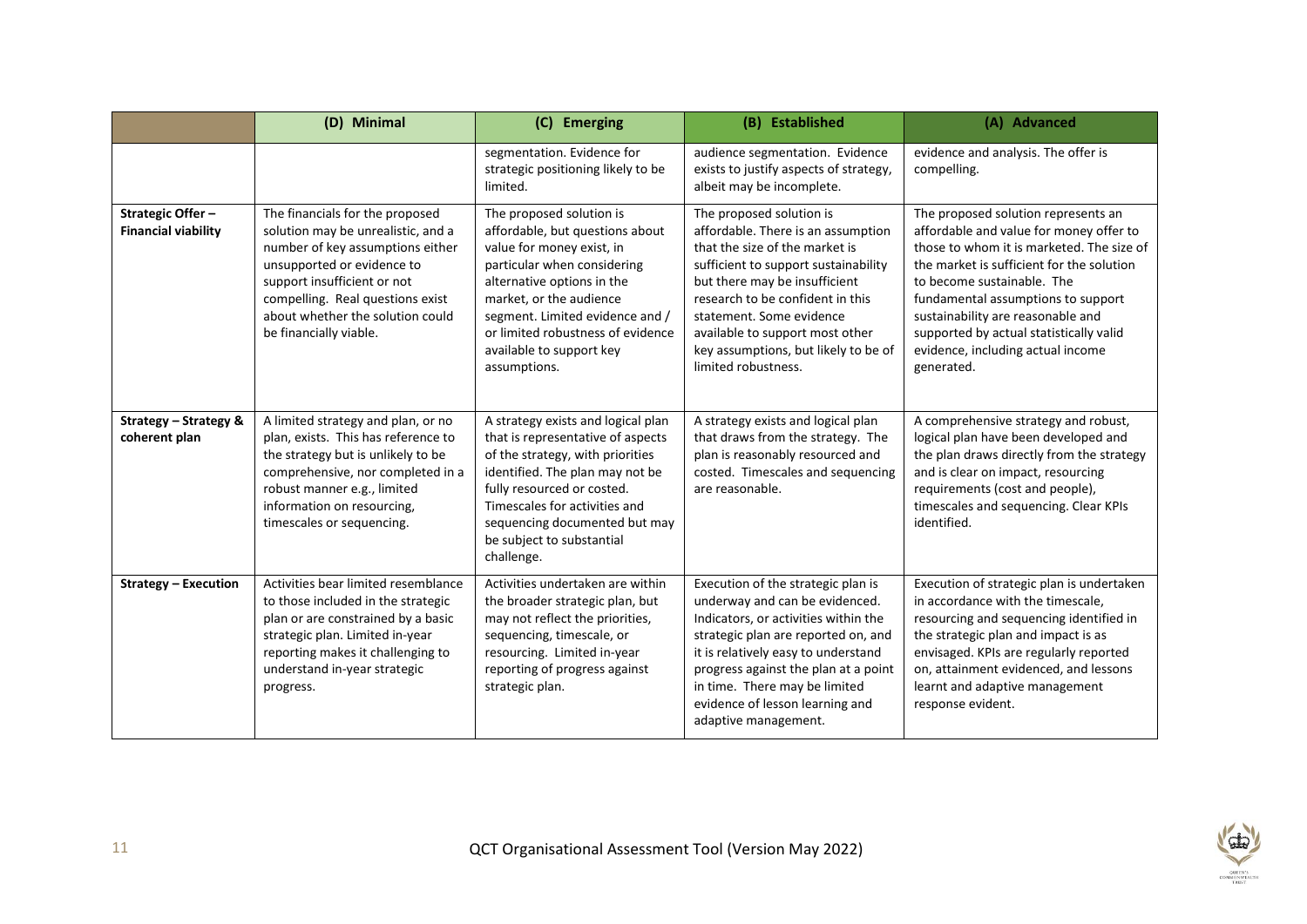|                                                       | (D) Minimal                                                                                                                                                                                                                                                                                                                             | (C) Emerging                                                                                                                                                                                                                                                                                                                                                                                    | (B) Established                                                                                                                                                                                                                                                                                                                                                                                                                                                                                                                                                                  | (A) Advanced                                                                                                                                                                                                                                                                                                                                                                                                                                                                                                                                                                                                                                                                                                                                                      |
|-------------------------------------------------------|-----------------------------------------------------------------------------------------------------------------------------------------------------------------------------------------------------------------------------------------------------------------------------------------------------------------------------------------|-------------------------------------------------------------------------------------------------------------------------------------------------------------------------------------------------------------------------------------------------------------------------------------------------------------------------------------------------------------------------------------------------|----------------------------------------------------------------------------------------------------------------------------------------------------------------------------------------------------------------------------------------------------------------------------------------------------------------------------------------------------------------------------------------------------------------------------------------------------------------------------------------------------------------------------------------------------------------------------------|-------------------------------------------------------------------------------------------------------------------------------------------------------------------------------------------------------------------------------------------------------------------------------------------------------------------------------------------------------------------------------------------------------------------------------------------------------------------------------------------------------------------------------------------------------------------------------------------------------------------------------------------------------------------------------------------------------------------------------------------------------------------|
| Strategy-<br>Sustainability and<br>sources of funding | The organisation is primarily<br>funded by the founder(s) or by<br>family and friends. There may be a<br>grant funder.<br>Sustainability plans have not been<br>developed nor sustainability<br>modelling undertaken.                                                                                                                   | The organisation has a number of<br>grant funders supporting it, but<br>these are unlikely to be multi-<br>year. Grant funding may not be<br>unrestricted nor cover for full<br>cost recovery.<br>Sustainability plans and<br>sustainability modelling if<br>undertaken is unlikely to be<br>robust.                                                                                            | Grant funding is likely to include a<br>majority of multi-year funders, and<br>grant funding have a sufficient<br>component of unrestricted funding<br>while recognising full cost recovery<br>needs.<br>Income generation strategy is<br>evidenced through meaningful<br>funds being raised, likely to be at<br>least 10% of funding required.<br>Other alternative financing<br>mechanisms such as offsets,<br>impact bonds, debt have been<br>seriously considered.<br>Robust sustainability plans and<br>modelling is undertaken with<br>consideration of opportunity costs. | Grant funding is likely to include a<br>majority of multi-year funders, and grant<br>funding have a sufficient component of<br>unrestricted funding while recognising<br>full cost recovery needs.<br>Income generation strategy is evidenced<br>through meaningful funds being raised,<br>likely to be at least 20% of funding<br>required, and with probability that<br>income generated will cover the majority<br>of expenditure within 3 years.<br>Other alternative financing mechanisms<br>such as offsets, impact bonds, equity<br>seriously considered, and at least one<br>pursued realising meaningful income.<br>Robust sustainability plans and<br>modelling, with sensitivity analysis is<br>undertaken with consideration of<br>opportunity costs. |
| Strategy-<br>Sustainability and<br>cost management    | There are no policies in place with<br>regards to indirect / management<br>costs. The apportioning of indirect<br>costs is carried out on an ad hoc<br>basis. Funds received from donors<br>do not adequately cover indirect /<br>management costs. Foreign<br>exchange and inflationary risk not<br>mitigated and by default accepted. | There are no documented<br>policies in place with regards to<br>indirect / management costs.<br>The basis for apportioning<br>indirect costs is known but not<br>documented and is not<br>adequately supported. Funds<br>received from various donors do<br>not adequately cover indirect /<br>management costs. Limited<br>grasp and mitigation of foreign<br>exchange and inflationary risks. | There are documented policies in<br>place with regards to indirect /<br>management costs. The<br>apportioning of indirect costs is<br>accurately calculated but the basis<br>of apportioning is not adequately<br>supported. Funds received may not<br>routinely adequately cover all<br>indirect / management costs.<br>Foreign exchange and inflation may<br>be managed in a simplistic manner<br>- although risks unlikely to be<br>optimally hedged.<br>Performance of income generating<br>activities are monitored to inform                                               | There are documented policies in place<br>with regards to indirect / management<br>costs. The apportioning of indirect costs<br>is accurately calculated, and the basis of<br>apportioning adequately supported.<br>Funds received adequately cover all<br>indirect / management costs. Foreign<br>exchange and inflation risk managed<br>appropriately.<br>Performance of income generating<br>activities is monitored and milestones<br>known, for instance, whether the<br>activities are profitable, break-even or<br>on target, and used to inform strategy.                                                                                                                                                                                                 |

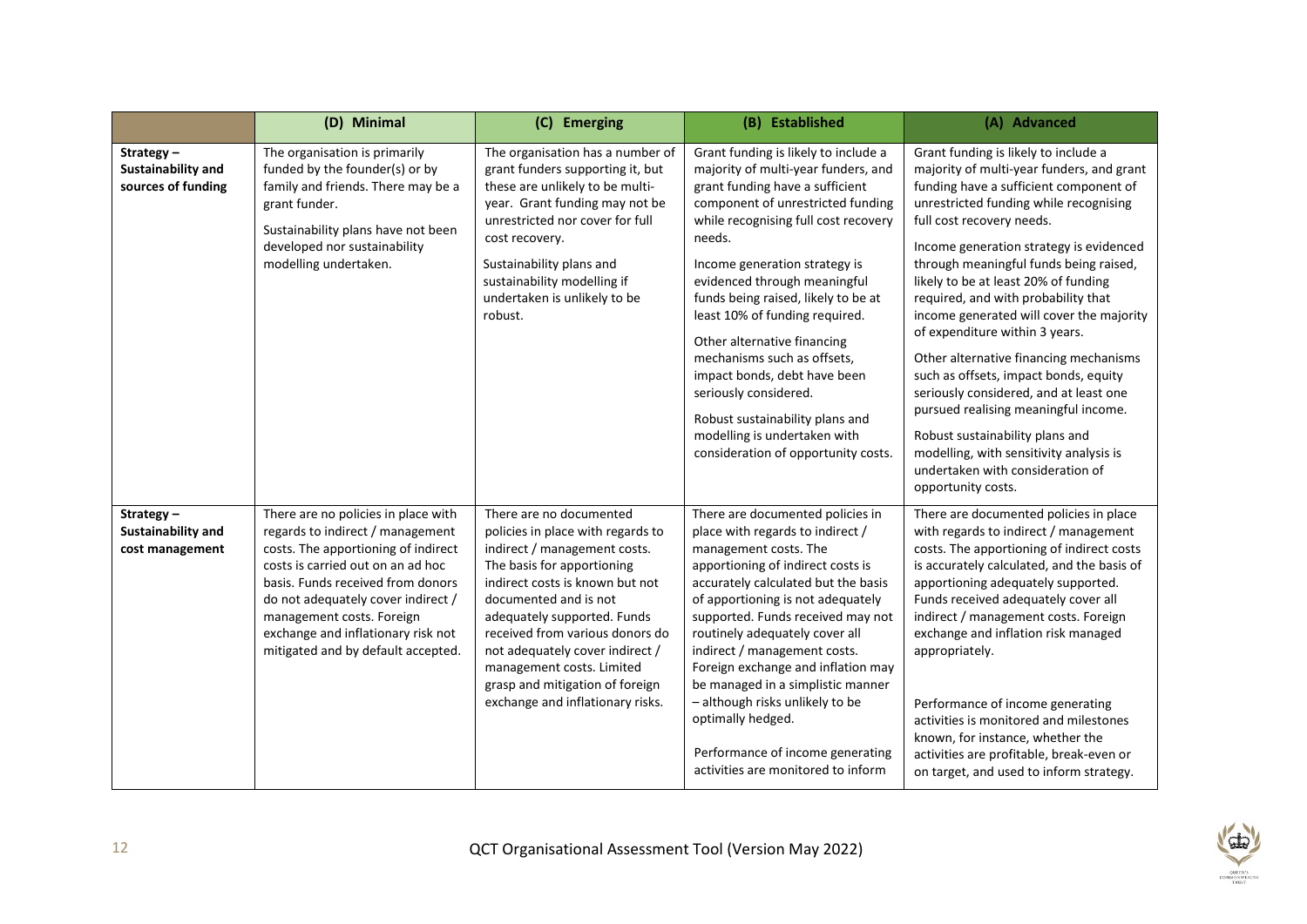|                                              | (D) Minimal                                                                                                                                                                                                                                                                                                                                                                                                                                                                                                                                      | (C) Emerging                                                                                                                                                                                                                                                                                                                                                                                                                                    | (B) Established                                                                                                                                                                                                                                                                                                                                                              | (A) Advanced                                                                                                                                                                                                                                                                                                                                                                                                                                                                  |
|----------------------------------------------|--------------------------------------------------------------------------------------------------------------------------------------------------------------------------------------------------------------------------------------------------------------------------------------------------------------------------------------------------------------------------------------------------------------------------------------------------------------------------------------------------------------------------------------------------|-------------------------------------------------------------------------------------------------------------------------------------------------------------------------------------------------------------------------------------------------------------------------------------------------------------------------------------------------------------------------------------------------------------------------------------------------|------------------------------------------------------------------------------------------------------------------------------------------------------------------------------------------------------------------------------------------------------------------------------------------------------------------------------------------------------------------------------|-------------------------------------------------------------------------------------------------------------------------------------------------------------------------------------------------------------------------------------------------------------------------------------------------------------------------------------------------------------------------------------------------------------------------------------------------------------------------------|
|                                              |                                                                                                                                                                                                                                                                                                                                                                                                                                                                                                                                                  |                                                                                                                                                                                                                                                                                                                                                                                                                                                 | strategy but this could be more<br>timely.                                                                                                                                                                                                                                                                                                                                   |                                                                                                                                                                                                                                                                                                                                                                                                                                                                               |
| Strategy-<br>Sustainability and<br>execution | Funds raised during the last three<br>years show substantial variation<br>year on year with little<br>demonstrable sustainable, and<br>increasing, income and minimal<br>unrestricted funding. Most of the<br>funding received is restricted. No<br>multi-year funding is received and<br>there is over-reliance on one<br>donor. Organisation is solvent,<br>although timing issues for receipt<br>of donor funds may impact upon<br>solvency. Minimal funds have been<br>secured for the following year.<br>Reserves policy unlikely to exist. | Funds raised during the last three<br>years show substantial variation<br>year on year with little<br>demonstrable sustainable, and<br>increasing, income and minimal<br>unrestricted funding.<br>Organisation is solvent at each<br>year end. Minimal funds have<br>been secured for the following<br>year. Reserves policy unlikely to<br>exist.                                                                                              | Funds raised during the last three<br>years shows sustainable and<br>increasing income with some<br>unrestricted income, while<br>expenditure is managed to ensure<br>solvency during these years. Good<br>progress has been made on<br>securing funding for the next<br>complete year, and a fundraising<br>strategy exists. Reserves policy<br>exists but rationale basic. | Funds raised during the last three years<br>show sustainable and increasing income,<br>almost certainly increasing above<br>inflation and planned need with a<br>substantial amount of unrestricted<br>income, while expenditure is carefully<br>managed ensuring solvency during these<br>years. Substantial multi-year funds have<br>already been secured at least for the<br>following complete year - or in<br>accordance with a robust risk informed<br>reserves policy. |
|                                              |                                                                                                                                                                                                                                                                                                                                                                                                                                                                                                                                                  | Programmatic                                                                                                                                                                                                                                                                                                                                                                                                                                    |                                                                                                                                                                                                                                                                                                                                                                              |                                                                                                                                                                                                                                                                                                                                                                                                                                                                               |
| <b>Programmatic staff</b><br>and support     | The team members (staff or<br>volunteers) delivering on technical<br>aspects have limited required<br>technical experience and limited<br>people with the requisite skills,<br>inside or outside the organisation,<br>to turn to for advice.                                                                                                                                                                                                                                                                                                     | The team members (staff or<br>volunteers) delivering on<br>technical aspects have enough of<br>the required technical experience<br>to deliver on their current tasks<br>but there are likely to be<br>challenges if the technical<br>delivery increased substantially.<br>There are individuals (either<br>within or outside of the<br>organisation) with the requisite<br>skills that team members could, if<br>critical, turn to for advice. | The team members (staff or<br>volunteers) delivering on technical<br>aspects are suitably experienced<br>and qualified although there may<br>be capacity issues. There are<br>individuals (either within or outside<br>of the organisation) with the<br>requisite skills that team members<br>could readily turn to for advice.                                              | The team members (staff or volunteers)<br>delivering on technical aspects are<br>suitably experienced and qualified with<br>sufficient capacity. There are a number<br>of individuals both within and outside of<br>the organisation who have the requisite<br>skills, and may be usefully networked,<br>that team members readily turn to for<br>advice.                                                                                                                     |
| <b>Operational work</b><br>plan and delivery | It is probable that an operational<br>workplan was developed at the<br>inception of the programme, but<br>delivery is guided by other factors,                                                                                                                                                                                                                                                                                                                                                                                                   | An operational workplan exists<br>but is only partly used to guide<br>delivery and is likely to have<br>minimal use in monitoring                                                                                                                                                                                                                                                                                                               | An operational workplan exists and<br>helps guide delivery, although<br>there may be some activities that<br>happen outside of the workplan,                                                                                                                                                                                                                                 | The operational workplan is key to<br>guiding delivery and together with the<br>KPIs is used by the organisation to<br>monitor performance. A project                                                                                                                                                                                                                                                                                                                         |

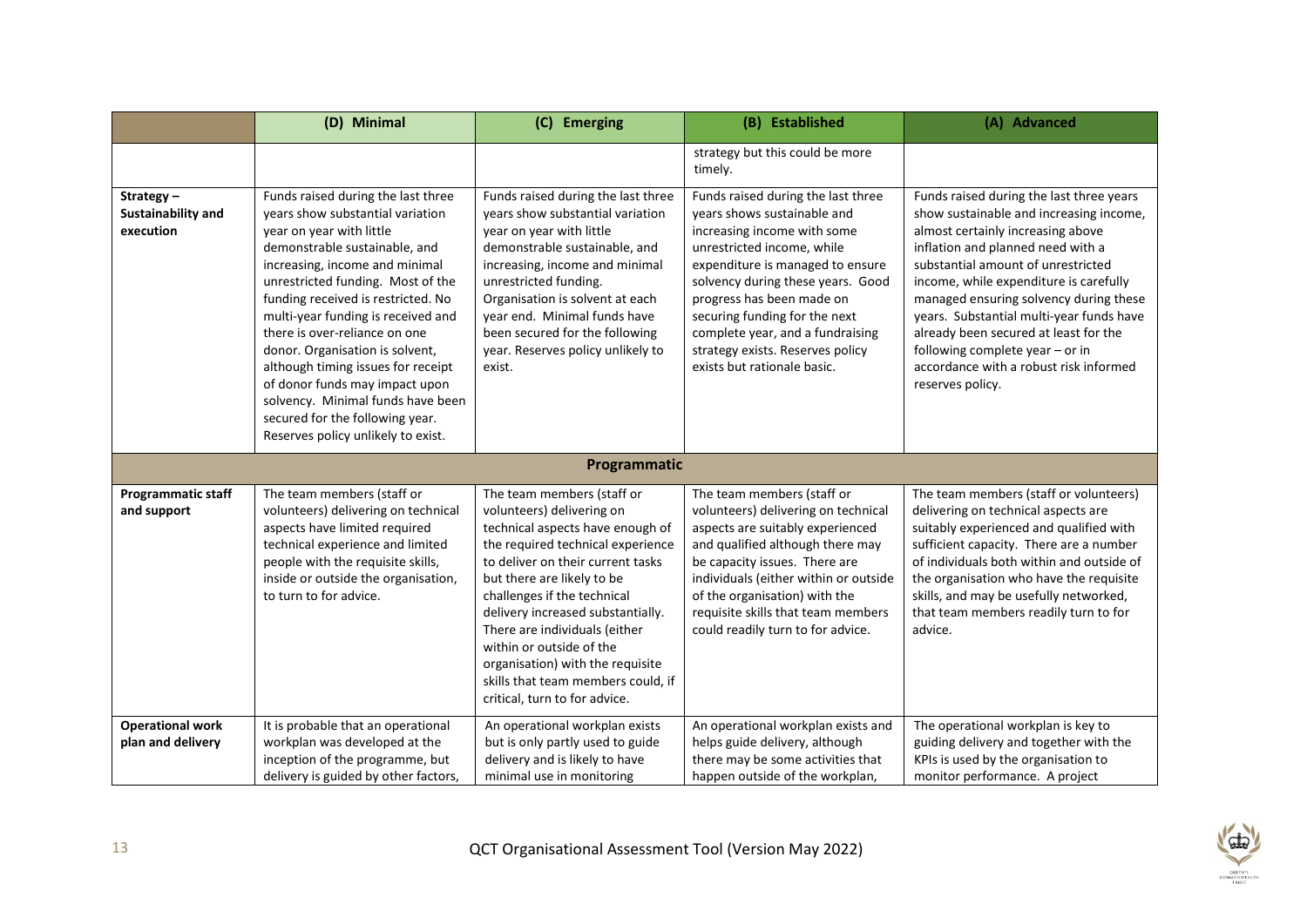|                                                 | (D) Minimal                                                                                                                                                                                                                                                                                            | (C) Emerging                                                                                                                                                                                                                                                                                                               | (B) Established                                                                                                                                                                                                                                                                                                                                               | (A) Advanced                                                                                                                                                                                                                                                                                                                        |  |
|-------------------------------------------------|--------------------------------------------------------------------------------------------------------------------------------------------------------------------------------------------------------------------------------------------------------------------------------------------------------|----------------------------------------------------------------------------------------------------------------------------------------------------------------------------------------------------------------------------------------------------------------------------------------------------------------------------|---------------------------------------------------------------------------------------------------------------------------------------------------------------------------------------------------------------------------------------------------------------------------------------------------------------------------------------------------------------|-------------------------------------------------------------------------------------------------------------------------------------------------------------------------------------------------------------------------------------------------------------------------------------------------------------------------------------|--|
|                                                 | and the workplan may no longer be<br>used to inform delivery. A project<br>management methodology is<br>unlikely to be applied.                                                                                                                                                                        | performance. A simple project<br>management methodology may<br>have been applied.                                                                                                                                                                                                                                          | and it may only be partially used to<br>monitor performance. A project<br>management methodology is likely<br>to have been applied.                                                                                                                                                                                                                           | management methodology will have<br>been applied.                                                                                                                                                                                                                                                                                   |  |
| Programmatic<br>reporting                       | A programmatic report with some<br>quantitative, qualitative and risk<br>information is issued to key<br>internal and external stakeholders<br>annually.                                                                                                                                               | Infrequent, but at least bi-annual<br>programmatic reports with<br>quantitative, qualitative and risk<br>information and analysis are<br>prepared to inform learning and<br>issued to key internal and<br>external stakeholders.                                                                                           | Programmatic reports with<br>quantitative, qualitative impact<br>data and risk information and<br>analysis are prepared regularly and<br>in a timely manner to inform<br>learning and adaptive<br>management and issued to key<br>internal and external stakeholders.                                                                                         | Programmatic reports with quantitative,<br>qualitative impact data and analysis and<br>risk information and analysis are<br>prepared regularly and in a timely<br>manner to inform learning and adaptive<br>management and issued to key internal<br>and external stakeholders.                                                     |  |
| Programmatic<br>learning and<br>evaluation      | There is a basic understanding of<br>monitoring, evaluation and<br>learning (MEL) to inform improved<br>delivery but there is unlikely to be<br>an organisational MEL framework.<br>There is minimal evidence of<br>adaptive management and learning<br>feeding into revisions to<br>programme design. | There is a basic understanding of<br>monitoring, evaluation and<br>learning (MEL) to inform<br>improved delivery and a basic<br>organisational MEL framework<br>exists. There is some evidence of<br>adaptive management and<br>learning feeding into revisions to<br>programme design, but this may<br>not be formalised. | Good monitoring, evaluation and<br>learning (MEL) capability but there<br>may be capacity limits. An<br>organisational Impact or MEL<br>framework exists. There is a<br>periodic and formal process<br>whereby key learnings are<br>captured and evidence of resultant<br>adaptive management with<br>learning feeding into revisions to<br>programme design. | Strong monitoring, evaluation and<br>learning (MEL) capability and capacity<br>and a good organisational Impact and<br>MEL framework exists and is used. Key<br>learning points are captured and<br>evidence of resultant adaptive<br>management with learning feeding into<br>revisions to programme design in a<br>timely manner. |  |
| <b>Financial Management &amp; Systems</b>       |                                                                                                                                                                                                                                                                                                        |                                                                                                                                                                                                                                                                                                                            |                                                                                                                                                                                                                                                                                                                                                               |                                                                                                                                                                                                                                                                                                                                     |  |
| <b>Finance Team &amp; Non-</b><br>finance staff | The finance team may contain an<br>individual with limited financial<br>management experience.<br>Segregation of duty issues likely to<br>exist. Non-finance staff who have<br>financial duties (e.g., budget<br>holders) see finance as separate<br>from their responsibilities -                     | The finance team is stretched.<br>but operates, with sufficient<br>experience to run the finance<br>department on a day-to-day basis<br>- although this experience is<br>often vested in 1 individual.<br>Requires support for more<br>complex or less usual financial                                                     | Key posts in the finance team are<br>filled, although the team could be<br>strengthened. Team members<br>generally have sufficient<br>qualifications and experience.<br>Non-finance staff who have<br>financial duties (e.g., budget<br>holders) have had some training,                                                                                      | Finance team is of an adequate size and<br>the members have sufficient<br>qualifications and experience to run the<br>finance department and to ensure<br>adequate internal controls - including<br>segregation of duty - exist. Non-finance<br>staff who have financial duties (e.g.,<br>budget holders) have been trained in the  |  |

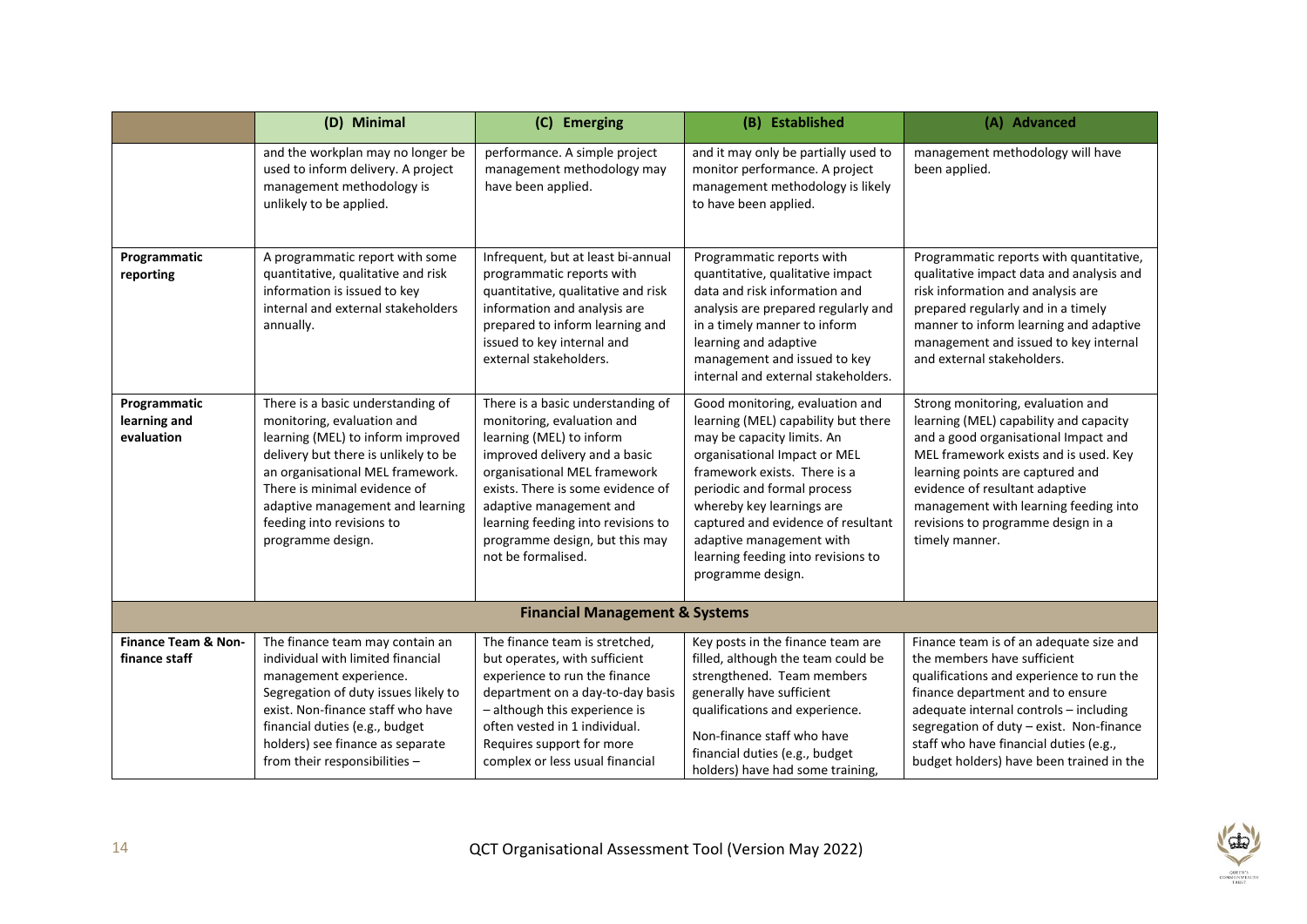|                                                    | (D) Minimal                                                                                                                                                                                                                                                                                                                                                                                                                      | (C) Emerging                                                                                                                                                                                                                                                                                                                                                                                                                                                                          | (B) Established                                                                                                                                                                                                                                                                                                                                                                                                                                                                         | (A) Advanced                                                                                                                                                                                                                                                                                                                                                                                                                                                                 |
|----------------------------------------------------|----------------------------------------------------------------------------------------------------------------------------------------------------------------------------------------------------------------------------------------------------------------------------------------------------------------------------------------------------------------------------------------------------------------------------------|---------------------------------------------------------------------------------------------------------------------------------------------------------------------------------------------------------------------------------------------------------------------------------------------------------------------------------------------------------------------------------------------------------------------------------------------------------------------------------------|-----------------------------------------------------------------------------------------------------------------------------------------------------------------------------------------------------------------------------------------------------------------------------------------------------------------------------------------------------------------------------------------------------------------------------------------------------------------------------------------|------------------------------------------------------------------------------------------------------------------------------------------------------------------------------------------------------------------------------------------------------------------------------------------------------------------------------------------------------------------------------------------------------------------------------------------------------------------------------|
|                                                    | including budget ownership and<br>management.                                                                                                                                                                                                                                                                                                                                                                                    | activities. Possible segregation of<br>duty issues.<br>Non-finance staff who have<br>financial duties (e.g., budget<br>holders) see finance as separate<br>from their responsibilities -<br>including budget ownership and<br>management.                                                                                                                                                                                                                                             | although often revert to the<br>finance team for support.                                                                                                                                                                                                                                                                                                                                                                                                                               | necessary financial processes - and<br>actively use this training.                                                                                                                                                                                                                                                                                                                                                                                                           |
| <b>Financial Processes &amp;</b><br><b>Systems</b> | No finance manual exists, or if it<br>does key policies and processes are<br>not documented. A manual<br>accounting system, such as simple<br>Excel spreadsheets are used. There<br>may not be a chart of accounts.<br>Cash accounting is likely to be<br>adopted.                                                                                                                                                               | The finance manual is in draft,<br>limited and likely to require<br>updating. It is used infrequently,<br>and only by some of the finance<br>team. A basic chart of accounts<br>has been adopted or developed,<br>but the accounting system is<br>unlikely to be automated and<br>Excel spreadsheets are likely to<br>be used. Income and expenditure<br>are recorded periodically and<br>unlikely to be recorded on a daily<br>basis.<br>Cash accounting is likely to be<br>adopted. | A fairly comprehensive finance<br>manual exists but it may require<br>updating and may not be used that<br>often. The accounting system is<br>basic but automated, with a basic<br>chart of accounts, although there<br>may be limits on the modules used<br>and improvements to the chart of<br>accounts would enable improved<br>analysis. Income and expenditure<br>are usually recorded on the day<br>that they are incurred. Accrual or<br>modified cash accounting is<br>adopted. | A comprehensive and up to date finance<br>manual exists which is used to provide<br>guidance for the operation of the finance<br>department. An automated accounting<br>system is used with a relevant chart of<br>accounts to which all income and<br>expenditure is recorded on the day<br>incurred. Accrual accounting is adopted.                                                                                                                                        |
| <b>Internal Controls</b>                           | Basic internal controls exist for<br>most high risks, although they may<br>be ineffectively designed and not<br>always applied, and for moderate<br>risks they are lacking. Segregation<br>of duty is understood but not<br>always applied. Bank<br>reconciliations are not performed<br>in a timely manner. There are no<br>controls and guidelines in place<br>regarding petty cash and<br>programmatic activity floats. Clear | Internal controls address most<br>high and moderate risks but are<br>not always effectively applied.<br>Segregation of duty exists<br>although it could be improved.<br>Monthly bank reconciliations are<br>performed but not always<br>reviewed, some variance analysis<br>reporting is provided, but is not<br>always timely. There are set<br>controls and guidelines on petty<br>cash and programmatic activity                                                                   | Internal controls exist to address all<br>high and most moderate risks and<br>are effective. As a minimum there<br>is timely use of adequate<br>segregation of duty, monthly bank<br>reconciliations, variance analysis<br>reporting. There are set controls<br>and guidelines on petty cash and<br>programmatic activity floats,<br>regular cash counts are carried out,<br>but variances noted are not<br>adequately investigated. Journal                                            | Internal controls exist to address key<br>high and moderate risks, including as a<br>minimum adequate segregation of duty,<br>monthly bank reconciliations, variance<br>analysis reporting. There are set controls<br>and guidelines on petty cash and<br>programmatic activity floats, and they<br>are fully complied with. Journal postings<br>are limited and all approved. There is<br>sufficient senior review when required.<br>Sufficient documentation is held in an |

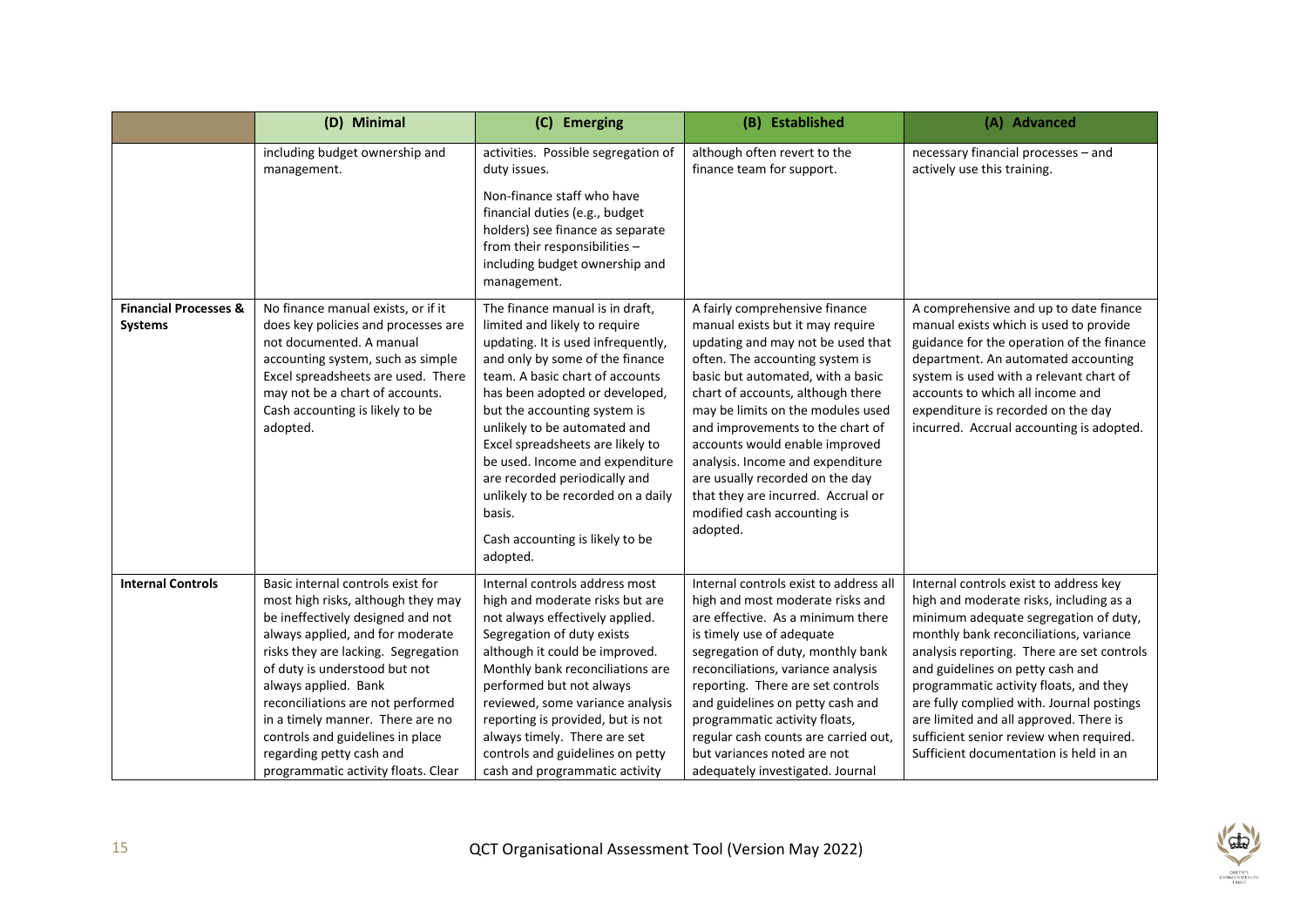|                                            | (D) Minimal                                                                                                                                                                                                                                                                                                                                                                                                                           | (C) Emerging                                                                                                                                                                                                                                                                                                                                                                                                                                            | (B) Established                                                                                                                                                                                                                                                                                                                                                                                           | (A) Advanced                                                                                                                                                                                                                                                                                                                                                                                                                             |
|--------------------------------------------|---------------------------------------------------------------------------------------------------------------------------------------------------------------------------------------------------------------------------------------------------------------------------------------------------------------------------------------------------------------------------------------------------------------------------------------|---------------------------------------------------------------------------------------------------------------------------------------------------------------------------------------------------------------------------------------------------------------------------------------------------------------------------------------------------------------------------------------------------------------------------------------------------------|-----------------------------------------------------------------------------------------------------------------------------------------------------------------------------------------------------------------------------------------------------------------------------------------------------------------------------------------------------------------------------------------------------------|------------------------------------------------------------------------------------------------------------------------------------------------------------------------------------------------------------------------------------------------------------------------------------------------------------------------------------------------------------------------------------------------------------------------------------------|
|                                            | preparation, review and posting<br>processes are not always followed<br>for journals. There is some, but<br>insufficient review by senior<br>management. Documentation<br>exists but is difficult to locate.                                                                                                                                                                                                                          | floats, but they are not fully<br>complied with. Journal postings<br>are excessive but reviewed.<br>Documentation and senior<br>review could both be improved.                                                                                                                                                                                                                                                                                          | postings could be reduced but are<br>all approved. Senior review time<br>could be increased. Documentation<br>to support an audit trail exists but<br>could be improved.                                                                                                                                                                                                                                  | organised manner to provide an audit<br>trail.                                                                                                                                                                                                                                                                                                                                                                                           |
| <b>Budget</b>                              | Budgeting is project specific, and<br>once set at the start of the year is<br>not considered again - except for<br>consideration of performance<br>against the overall budget<br>envelope. Budget management is<br>not seen as a useful tool, and so no<br>value is seen in revising budgets<br>during the year. There is a lack of<br>budget holder ownership, which by<br>default sits with finance. Budget<br>setting is top-down. | Budgeting is usually project<br>specific, or if organisational has<br>limited use / value to the<br>Executive. Substantial variance<br>to budget occurs during the year<br>- although there is still some<br>semblance of the overall shape of<br>expenditure. Budgets often<br>developed in silos either by<br>finance or by a project with low<br>levels of involvement of other<br>parts of the organisation.<br>Minimal budget holder<br>ownership. | Organisational, and where relevant<br>project specific, budget(s) have<br>been developed and approved<br>although not always in timely<br>manner. Some income /<br>expenditure may occur outside<br>budget. Budget variance analysis is<br>sufficient. Budgets are reviewed<br>during the year although the<br>budget revision process may be<br>basic. Budget holder ownership<br>could be strengthened. | Comprehensive organisational, and<br>where relevant project specific, budget(s)<br>has been developed and approved ahead<br>of the financial year, resulting in minimal<br>in-year virements required, or where the<br>budget is required to be substantially<br>revisited a formal budget revision<br>process is undertaken. Suitably<br>participative approach to budget<br>development. Strong budget ownership<br>by budget holders. |
| <b>Financial Monitoring</b><br>& Reporting | Expenditure reports can be<br>developed upon request but are<br>not routinely prepared although<br>unlikely to be timely or have<br>sufficient analysis for an<br>uninformed reader. Unlikely that<br>income or cashflow are routinely<br>monitored or reported. Financial<br>reports are not provided to the<br>Executive or Board routinely.<br>Difficult to relate financial and<br>programmatic reports in a<br>meaningful way.   | Limited monitoring of<br>expenditure against budget with<br>infrequent financial reports<br>provided to the Executive and to<br>the Board. Analysis is often<br>lacking, or insufficient to support<br>decision making. It is possible to<br>link the financial reports with<br>programmatic reports - but links<br>are not immediately obvious.                                                                                                        | Some monitoring of expenditure<br>and income against budget with<br>frequent but not always timely<br>financial reports provided to the<br>Executive and periodically to the<br>Board. Some analysis supports<br>decision making. Financial reports<br>support programmatic reports, but<br>greater connections could be<br>made.                                                                         | Ongoing monitoring of expenditure,<br>income and cashflow against budget with<br>timely regular financial reports provided<br>to the Executive and periodically to the<br>Board with sufficient analysis to enable<br>the reports to support good decision<br>making. Financial reports correlate<br>strongly with programmatic reports.                                                                                                 |
| Procurement-<br>planning, procuring &      | Very basic procurement guidance<br>has been developed - but it is not<br>comprehensive. Procurement                                                                                                                                                                                                                                                                                                                                   | Some procurement guidance<br>exists for goods, consulting, and<br>services - and there is at least                                                                                                                                                                                                                                                                                                                                                      | Satisfactory Procurement<br>procedures are documented and<br>usually followed, and budget                                                                                                                                                                                                                                                                                                                 | Robust procurement procedures are<br>documented and are followed, and<br>budget holders understand and comply                                                                                                                                                                                                                                                                                                                            |

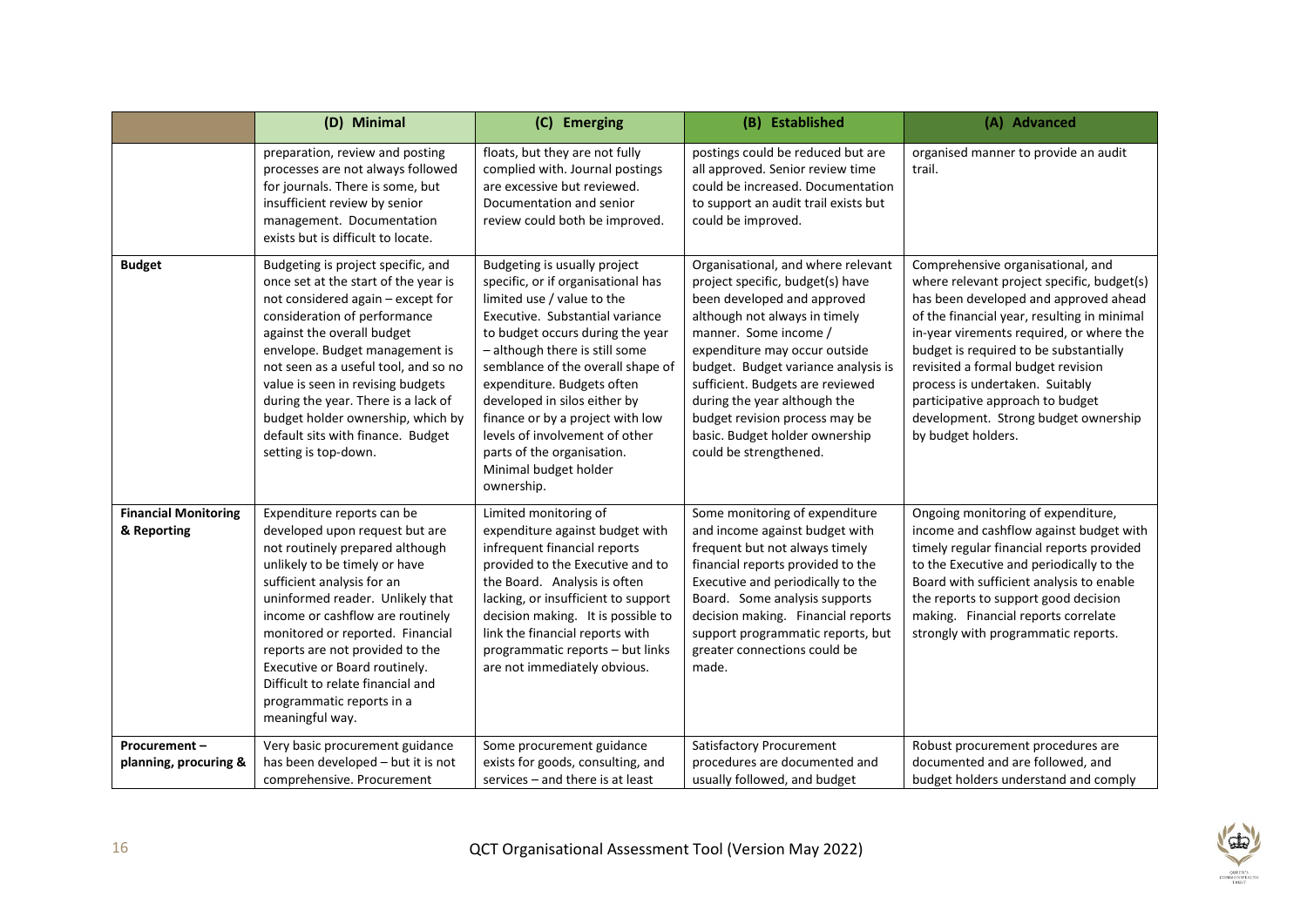|                                                    | (D) Minimal                                                                                                                                                                                                                                                                                                                                                          | (C) Emerging                                                                                                                                                                                                                                                                                                                                                                                                                                      | (B) Established                                                                                                                                                                                                                                                                                                                                                                                                                                                                   | (A) Advanced                                                                                                                                                                                                                                                                                                                                                                                                                                                                       |
|----------------------------------------------------|----------------------------------------------------------------------------------------------------------------------------------------------------------------------------------------------------------------------------------------------------------------------------------------------------------------------------------------------------------------------|---------------------------------------------------------------------------------------------------------------------------------------------------------------------------------------------------------------------------------------------------------------------------------------------------------------------------------------------------------------------------------------------------------------------------------------------------|-----------------------------------------------------------------------------------------------------------------------------------------------------------------------------------------------------------------------------------------------------------------------------------------------------------------------------------------------------------------------------------------------------------------------------------------------------------------------------------|------------------------------------------------------------------------------------------------------------------------------------------------------------------------------------------------------------------------------------------------------------------------------------------------------------------------------------------------------------------------------------------------------------------------------------------------------------------------------------|
| contract<br>management                             | planning is absent. An ad hoc<br>procurement committee meets but<br>is not sufficiently trained. There is<br>unlikely to be any system for<br>tracking contract delivery.                                                                                                                                                                                            | one individual in the organisation<br>who understands procurement.<br>There is limited procurement<br>planning. An ad hoc<br>procurement committee meets<br>but is not sufficiently trained, and<br>an understanding of Value for<br>Money (VfM) exists but is basic.<br>There is unlikely to be any system<br>for tracking contract delivery.                                                                                                    | holders generally follow the<br>procurement planning process. A<br>procurement committee exists but<br>could meet more regularly and be<br>better trained. VfM is considered<br>during evaluation. Simple systems<br>exist for tracking contract delivery.                                                                                                                                                                                                                        | with the procurement planning process.<br>A trained procurement committee exists<br>and meets regularly, with a timely and<br>VfM evaluation process. Systems exist<br>for tracking and monitoring performance<br>against contract.                                                                                                                                                                                                                                                |
| <b>Audit</b>                                       | No independent organisational<br>audit or review is undertaken,<br>although project audits may take<br>place. Unlikely that management<br>letters exist, but if they do, they are<br>likely to have a number of highly<br>rated management letter points.                                                                                                            | An independent organisational<br>audit, or where appropriate<br>independent review, is<br>undertaken on an annual basis.<br>Project audits may additionally<br>be conducted. Most highly rated<br>management letter points have<br>been actioned although it is<br>unlikely that a tracking system for<br>management letter points exists.                                                                                                        | An independent organisational<br>audit, or where appropriate<br>independent review, is undertaken<br>in a timely manner on an annual<br>basis. Unqualified opinions have<br>been given for last $3$ years $-$ or<br>where qualified remedial action<br>can be demonstrated. Most high<br>and medium rated management<br>letter points have been actioned<br>although it is unlikely that a<br>tracking system for management<br>letter points exists.                             | An independent organisational audit, or<br>where appropriate independent review,<br>is undertaken on an annual basis by a<br>recognised firm, and a system exists for<br>tracking management letter points -<br>which are actioned in a timely manner.<br>In the last 3 years all organisational and<br>project opinions have been unqualified,<br>and all high and medium rated<br>management letter points have been<br>actioned, tracked and reported on in a<br>timely manner. |
| Asset management,<br>other Systems<br>including IT | Office and administrative systems,<br>processes and policies exist,<br>although substantial improvements<br>could be made to facilitate<br>organisational efficiency. IT<br>policies exist only for back-up.<br>There are no controls put in place<br>to manage capital assets except for<br>a listing of capital assets which is<br>not updated on a regular basis. | Office and administrative<br>systems, processes and policies<br>exist for most key organisational<br>areas, although they do not<br>always enable the most efficient<br>organisational operations and<br>there are instances of non-<br>compliance. IT policies covering<br>data use, storage & back-up exist<br>- although are not widely known<br>- apart from the need to back-up<br>data. There are documented<br>policies in place to manage | Office and administrative systems,<br>processes and policies exist for<br>most key organisational areas,<br>although they do not always enable<br>the most efficient organisational<br>operations. IT policies covering<br>data use, GDPR compliance, data<br>storage & back-up exist - although<br>may not be complied with<br>completely. There are documented<br>policies in place to manage capital<br>assets, although, they are not fully<br>complied with. A comprehensive | Office and administrative systems,<br>processes and policies exist that support<br>the organisation including sufficient IT<br>policies covering data use, storage &<br>back-up - which are GDPR compliant,<br>and all complied with. There are<br>documented policies in place to manage<br>capital assets. A comprehensive fixed<br>assets register is maintained, and assets<br>are insured. Periodic assets verification<br>exercises are carried out.                         |

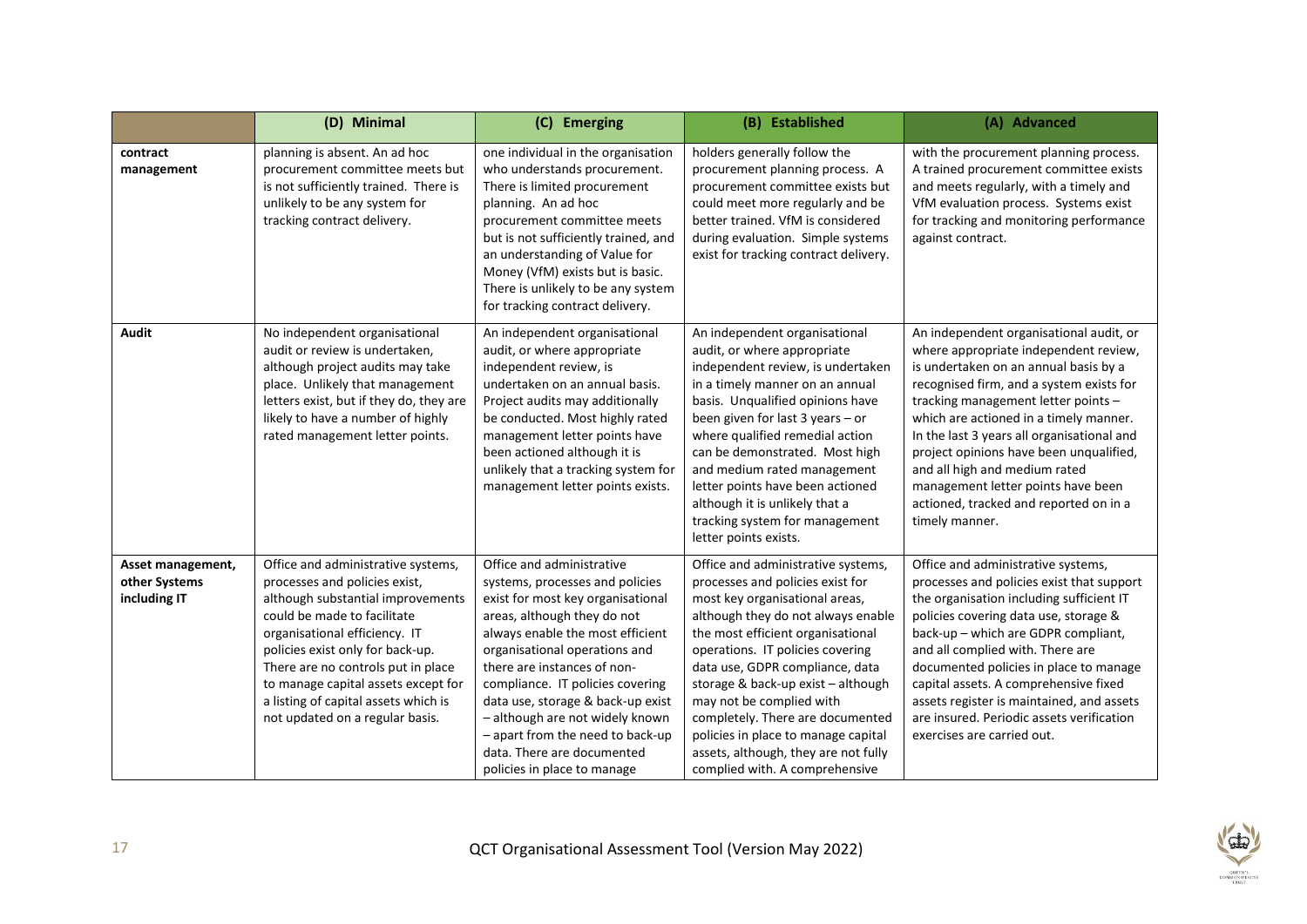|                                                                     | (D) Minimal                                                                                                                                                                                                                                                                           | (C) Emerging                                                                                                                                                                                                                                                                                                                                                  | (B) Established                                                                                                                                                                                                                                                                                                                       | (A) Advanced                                                                                                                                                                                                                                          |
|---------------------------------------------------------------------|---------------------------------------------------------------------------------------------------------------------------------------------------------------------------------------------------------------------------------------------------------------------------------------|---------------------------------------------------------------------------------------------------------------------------------------------------------------------------------------------------------------------------------------------------------------------------------------------------------------------------------------------------------------|---------------------------------------------------------------------------------------------------------------------------------------------------------------------------------------------------------------------------------------------------------------------------------------------------------------------------------------|-------------------------------------------------------------------------------------------------------------------------------------------------------------------------------------------------------------------------------------------------------|
|                                                                     |                                                                                                                                                                                                                                                                                       | capital assets, although<br>substantial improvement could<br>be made. If a fixed assets register<br>is maintained, it may have limited<br>information. Periodic asset<br>verification exercises are not<br>carried out, nor assets insured.                                                                                                                   | fixed assets register is maintained,<br>and assets are insured. Periodic<br>assets verification exercises may be<br>carried out.                                                                                                                                                                                                      |                                                                                                                                                                                                                                                       |
|                                                                     |                                                                                                                                                                                                                                                                                       | People                                                                                                                                                                                                                                                                                                                                                        |                                                                                                                                                                                                                                                                                                                                       |                                                                                                                                                                                                                                                       |
| Organisational<br><b>Structure &amp; Job</b><br><b>Descriptions</b> | The organisational structure is not<br>documented. Job descriptions may<br>exist - but not for every position,<br>and the job descriptions are<br>unlikely to be comprehensive. A<br>basic HR manual exists although it<br>is unclear who knows about it, and<br>how much it is used. | The organisational structure is<br>documented, but substantial<br>improvements could be made to<br>facilitate effective delivery of the<br>organisational strategy and<br>programmes. Job descriptions<br>exist but likely out of date or not<br>comprehensive. Basic HR manual<br>exists although unclear who<br>knows about it, and how much it<br>is used. | The organisational structure largely<br>supports the delivery of the<br>organisational strategy and<br>programmes. Job descriptions exist<br>however responsibilities could be<br>more clearly captured and<br>delineated. An HR manual exists<br>and is used, although there are<br>areas where the manual could be<br>strengthened. | The organisational structure supports the<br>delivery of the organisational strategy<br>and programmes. All positions have job<br>descriptions with clearly delineated<br>responsibilities. A comprehensive<br>employee HR manual exists and is used. |
| <b>Recruitment</b>                                                  | Recruitment happens although<br>there are unlikely to be<br>documented processes and the<br>recruitment process may not be<br>transparent. Recruitment is<br>unlikely to be strategically planned.<br>Affirmative action for under-<br>represented groups is unlikely to<br>happen.   | Recruitment processes are<br>documented at a high level - and<br>recruitment appears to follow<br>the outlined processes.<br>Recruitment is likely to be<br>reactive. Affirmative action for<br>under-represented groups is<br>unlikely to happen.                                                                                                            | The recruitment process is<br>documented, with recruitments<br>undertaken in accordance with<br>process and in open and fair<br>manner. Recruitment likely<br>planned. Affirmative action is<br>adopted on ad-hoc basis for the<br>most under-represented groups.                                                                     | Recruitment is conducted in a<br>transparent, fair and planned manner<br>following documented processes, with<br>affirmative action supported for under-<br>represented groups.                                                                       |
| Performance<br><b>Management and</b><br>Personnel<br>Development    | It may be difficult to evidence that<br>a culture of accountability and<br>performance management exists,<br>and there is unlikely to be a<br>performance management system,<br>other than a very basic annual<br>appraisal discussion although this                                  | A culture of accountability and<br>performance management exists<br>in parts of the organisation - but<br>not across the whole<br>organisation. A basic<br>performance management<br>system exists although it adds                                                                                                                                           | There is a relatively good culture of<br>accountability and performance<br>management. A performance<br>management system exists<br>although it could be improved.                                                                                                                                                                    | A culture of accountability and<br>performance management exists and is<br>supported by a user-friendly<br>performance management system.<br>Developing employees as an end in itself                                                                 |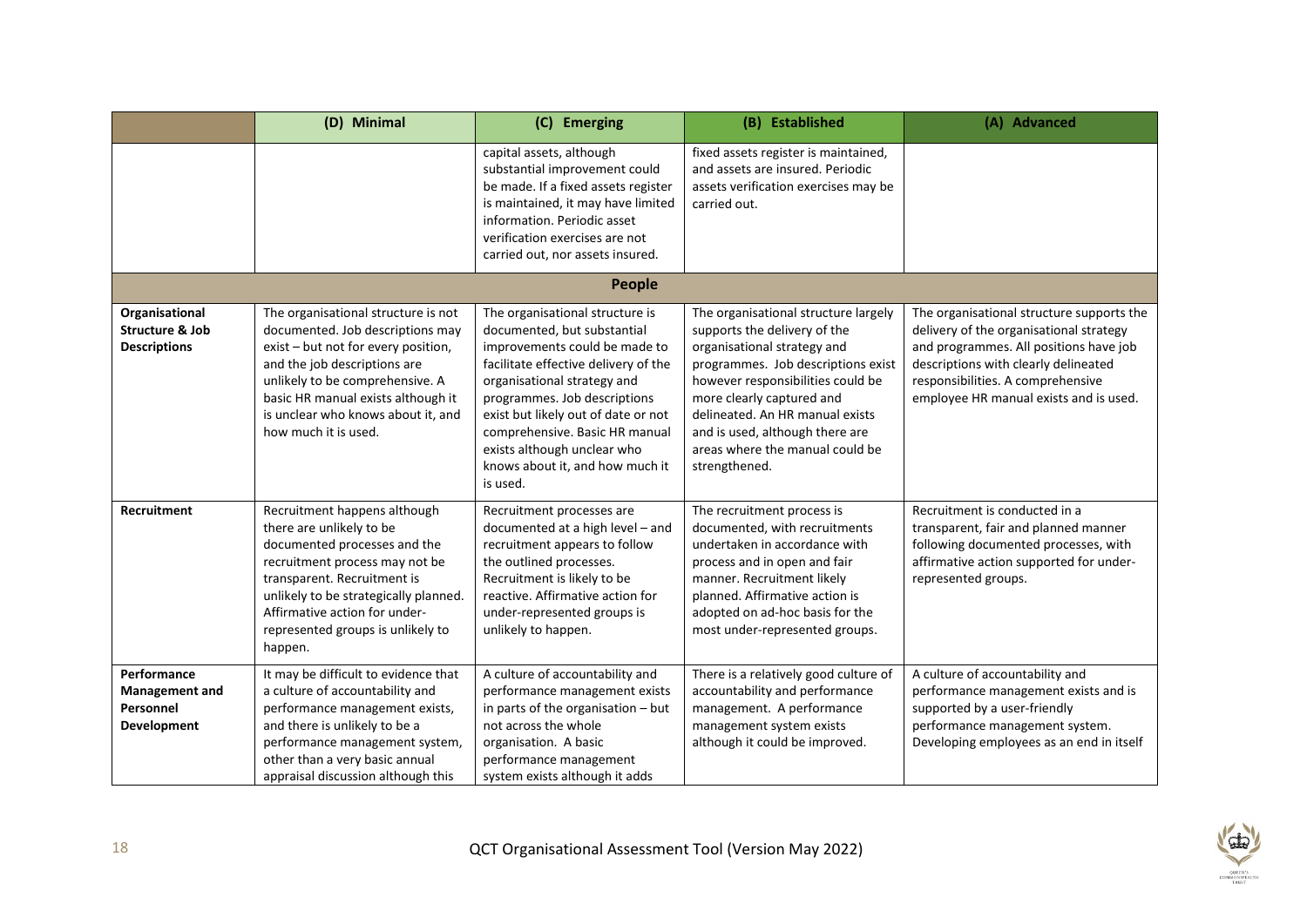|                                                                     | (D) Minimal                                                                                                                                                                                                                                                                                                                                                                                                                                                                                                                                                       | (C) Emerging                                                                                                                                                                                                                                                                                                                                                                                                                                                                                                                                                                                                                        | (B) Established                                                                                                                                                                                                                                                                                                                                                                                                                                                                                                                                                                                                                                                  | (A) Advanced                                                                                                                                                                                                                                                                                                                                                                                                                                                                                                                       |
|---------------------------------------------------------------------|-------------------------------------------------------------------------------------------------------------------------------------------------------------------------------------------------------------------------------------------------------------------------------------------------------------------------------------------------------------------------------------------------------------------------------------------------------------------------------------------------------------------------------------------------------------------|-------------------------------------------------------------------------------------------------------------------------------------------------------------------------------------------------------------------------------------------------------------------------------------------------------------------------------------------------------------------------------------------------------------------------------------------------------------------------------------------------------------------------------------------------------------------------------------------------------------------------------------|------------------------------------------------------------------------------------------------------------------------------------------------------------------------------------------------------------------------------------------------------------------------------------------------------------------------------------------------------------------------------------------------------------------------------------------------------------------------------------------------------------------------------------------------------------------------------------------------------------------------------------------------------------------|------------------------------------------------------------------------------------------------------------------------------------------------------------------------------------------------------------------------------------------------------------------------------------------------------------------------------------------------------------------------------------------------------------------------------------------------------------------------------------------------------------------------------------|
|                                                                     | may not always be conducted.<br>Employees may receive some<br>developmental training or support,<br>but it is limited, and it may not be<br>directly linked with need.                                                                                                                                                                                                                                                                                                                                                                                            | little value to the organisation or<br>the individuals who take part and<br>is unlikely to be used in a timely<br>manner. Employees may receive<br>some developmental training or<br>support, but it is limited, and it<br>may not be directly linked with<br>need.                                                                                                                                                                                                                                                                                                                                                                 | Developing employees is important<br>to the organisation.                                                                                                                                                                                                                                                                                                                                                                                                                                                                                                                                                                                                        | and to enable them to better deliver for<br>the organisation is a priority.                                                                                                                                                                                                                                                                                                                                                                                                                                                        |
| <b>Succession Planning</b>                                          | Succession planning may happen in<br>an unplanned manner - and there<br>is little ownership of succession<br>planning at the top of the<br>organisation.                                                                                                                                                                                                                                                                                                                                                                                                          | For some, but not all, key<br>positions an individual or<br>individuals may have been<br>identified and some thought<br>gone into developing succession<br>plans, although unlikely to be<br>substantiated by actions.                                                                                                                                                                                                                                                                                                                                                                                                              | For key positions, individuals have<br>been identified and some thought<br>and limited action has gone into<br>developing succeeding individuals.                                                                                                                                                                                                                                                                                                                                                                                                                                                                                                                | For key positions, succession plans<br>developed and an ongoing planned<br>process of developing succeeding<br>individuals, including use of mentoring,<br>to support smooth transition if and as<br>required.                                                                                                                                                                                                                                                                                                                     |
|                                                                     |                                                                                                                                                                                                                                                                                                                                                                                                                                                                                                                                                                   | <b>Engagement and Storytelling</b>                                                                                                                                                                                                                                                                                                                                                                                                                                                                                                                                                                                                  |                                                                                                                                                                                                                                                                                                                                                                                                                                                                                                                                                                                                                                                                  |                                                                                                                                                                                                                                                                                                                                                                                                                                                                                                                                    |
| <b>Identification &amp;</b><br>engagement of<br><b>Stakeholders</b> | The organisation has not identified<br>its key stakeholders although as an<br>organisation it will engage in some<br>communication, but the<br>communication is likely to be the<br>same to all stakeholders. Those<br>who fund may make ad hoc<br>requests for information and there<br>is a lack of pro-active engagement<br>(either side). Challenging<br>relationships may exist with certain<br>key stakeholders. Beneficiaries are<br>not clear on the organisation's<br>purpose and do not know how to<br>engage, including around<br>safeguarding issues. | The organisation has identified<br>some of its key stakeholders and<br>has a plan to engage with them -<br>however the plan is unlikely to be<br>documented, nor is there likely to<br>be much differentiation of<br>engagement strategy by<br>stakeholder. Those who fund<br>may make ad hoc requests for<br>information and there is minimal<br>pro-active engagement (either<br>side) with funders or other<br>critical third parties. Challenging<br>relationships may exist with<br>certain funders. Beneficiaries are<br>not clear on the organisation's<br>purpose and their knowledge of<br>how to engage may be limited to | The organisation has identified<br>most key stakeholders and has a<br>documented stakeholder<br>engagement plan - although there<br>is limited differentiation of strategy<br>with regards to engaging<br>stakeholders. There is proactive<br>engagement with those who fund<br>and other critical external third<br>parties. Generally, relationships<br>with those who fund are positive<br>however there are likely to be<br>issues with funders generally not<br>accepting standard organisational<br>policies and reporting. Beneficiaries<br>are clear on purpose and know<br>how to engage for a range of<br>matters including safeguarding<br>reporting. | The organisation has identified its key<br>stakeholders and can demonstrate a<br>proactive and differentiated plan of<br>engagement for the full range of<br>stakeholders - including individualised<br>engagement plans by key stakeholder.<br>There is proactive engagement with<br>those who fund, who are likely to accept<br>standard organisational policies and<br>reporting. Beneficiaries are clear on<br>purpose, know how to engage for a<br>range of matters including safeguarding<br>reporting, and actively engage. |

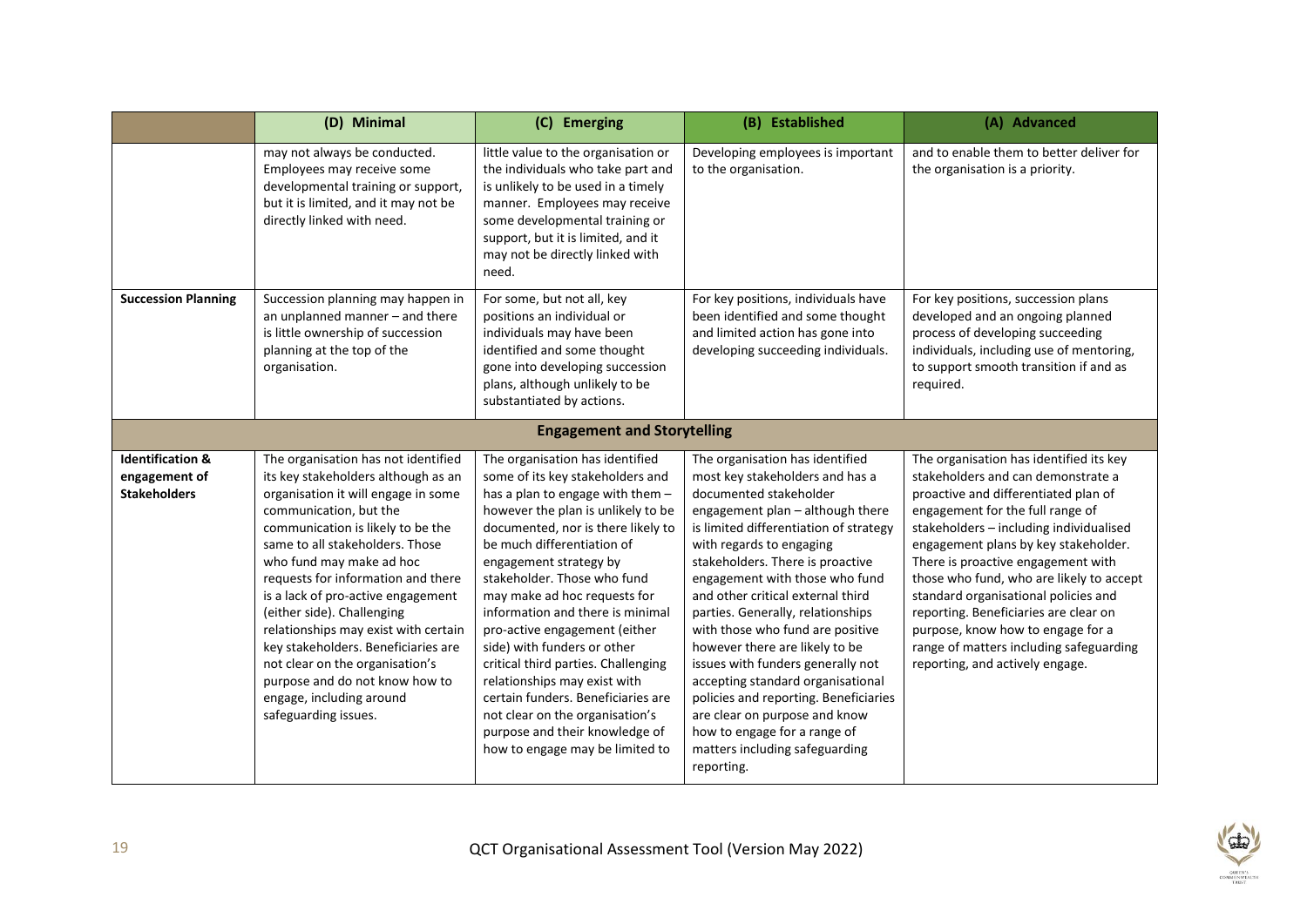|                                                 | (D) Minimal                                                                                                                                                                                                            | (C) Emerging                                                                                                                                                                                                                                                                                                                                                                                                                    | (B) Established                                                                                                                                                                                                                                                                                                                                                           | (A) Advanced                                                                                                                                                                                                                                                                                                                                                                                                                                                                                                                                                                                                                                                                                            |
|-------------------------------------------------|------------------------------------------------------------------------------------------------------------------------------------------------------------------------------------------------------------------------|---------------------------------------------------------------------------------------------------------------------------------------------------------------------------------------------------------------------------------------------------------------------------------------------------------------------------------------------------------------------------------------------------------------------------------|---------------------------------------------------------------------------------------------------------------------------------------------------------------------------------------------------------------------------------------------------------------------------------------------------------------------------------------------------------------------------|---------------------------------------------------------------------------------------------------------------------------------------------------------------------------------------------------------------------------------------------------------------------------------------------------------------------------------------------------------------------------------------------------------------------------------------------------------------------------------------------------------------------------------------------------------------------------------------------------------------------------------------------------------------------------------------------------------|
|                                                 |                                                                                                                                                                                                                        | key matters such as safeguarding<br>reporting.                                                                                                                                                                                                                                                                                                                                                                                  |                                                                                                                                                                                                                                                                                                                                                                           |                                                                                                                                                                                                                                                                                                                                                                                                                                                                                                                                                                                                                                                                                                         |
| Communications-<br><b>Storytelling</b>          | Content production is sporadic and<br>responsive. There is limited<br>strategic direction or analytical<br>mechanism in place concerning the<br>development of the organisation's<br>brand and impact upon operations. | There is a brand message within<br>the organisation's content, but it<br>is heavily reliant upon the<br>understood assumption of 'what'<br>the organisation is and 'why' it<br>exists. There is unlikely to be a<br>framework in place to critique<br>that narrative bias.                                                                                                                                                      | The organisation has undergone<br>some form of mapping exercise,<br>enabling team members to<br>interpret how work colleagues,<br>practitioners and the audience<br>understands 'what' the<br>organisation is and 'why' it exists.<br>The team have adjusted/<br>strengthened the brand narrative,<br>and content production for<br>storytelling reflects this direction. | The organisation's core storyline has<br>gone through a robust analytical process,<br>identifying Key Impact Indicators which<br>demonstrate the contribution to<br>systemic change within the field of<br>operation. Authenticity is evident within<br>your content production, reflecting a<br>culture of learning and honesty due to an<br>awareness that all narrative carries<br>contradictions. This maturity of brand<br>message impacts every aspect, from<br>operations and boardroom decisions to<br>future collaborations.                                                                                                                                                                   |
| <b>Communications -</b><br>organisational reach | The organisation produces content,<br>but there is unlikely to be a<br>mechanism in place for assessment<br>of reach, engagement, or<br>effectiveness.                                                                 | The organisation has a narrative<br>framework; each piece of content<br>contributing to the organisation's<br>strategic goal. Audience<br>engagement is limited to<br>traditional means (for example,<br>social media replies, email<br>response). Effectiveness of<br>storytelling is measured through<br>the use of conventional<br>indicators (for example, social<br>media likes, number of readers,<br>external response). | The organisation has a narrative<br>framework; each piece of content<br>contributing to the organisation's<br>strategic goal. Audience<br>engagement likely to be more<br>strategic. Alongside your content<br>production is a mapping process<br>identifying the 'capital' within your<br>audience - passions, ideas,<br>experiences, reasons for<br>connection.         | The organisation has fostered a sense of<br>'ownership' from their audience,<br>empowering the audience to engage<br>with their ideas and experiences<br>alongside your brand message. Peer-to-<br>peer learning is an essential element of<br>the organisation's communication<br>strategy, drawing upon collective<br>common cause. The organisation<br>harnesses the connections the audience<br>has to other individuals and companies,<br>to extend reach. There is a responsibility<br>within content which takes a message<br>beyond the brand (for example,<br>academic papers, helpful material for<br>other practitioners, documentation<br>concerning future trends within the<br>industry). |